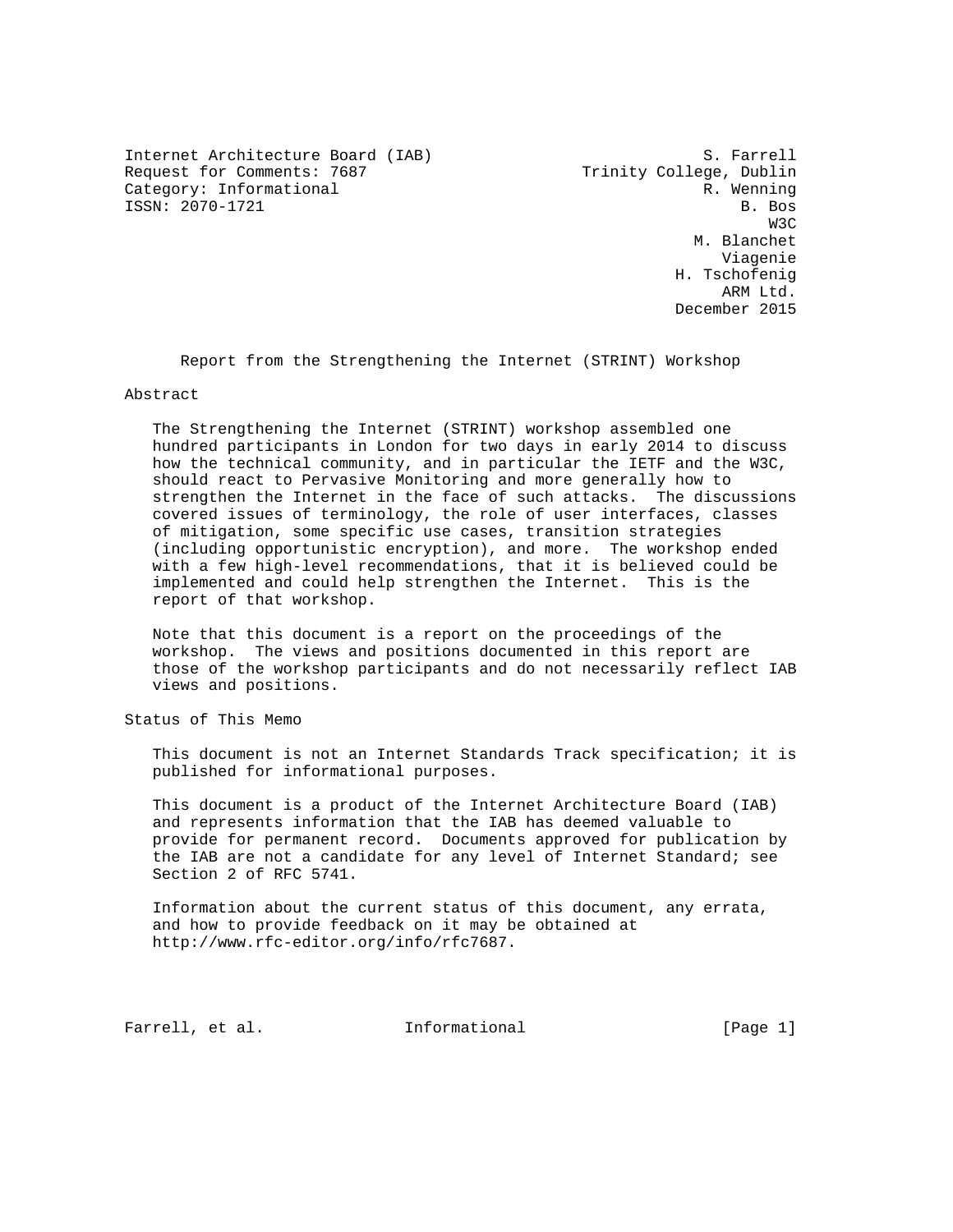Copyright Notice

 Copyright (c) 2015 IETF Trust and the persons identified as the document authors. All rights reserved.

 This document is subject to BCP 78 and the IETF Trust's Legal Provisions Relating to IETF Documents (http://trustee.ietf.org/license-info) in effect on the date of publication of this document. Please review these documents carefully, as they describe your rights and restrictions with respect to this document.

Table of Contents

|              |                                                   |  |  |  |  |  |  |  |  |  |  |  | 3   |
|--------------|---------------------------------------------------|--|--|--|--|--|--|--|--|--|--|--|-----|
|              |                                                   |  |  |  |  |  |  |  |  |  |  |  | 4   |
| 4.           |                                                   |  |  |  |  |  |  |  |  |  |  |  | 5   |
| 5.           |                                                   |  |  |  |  |  |  |  |  |  |  |  | 6   |
| б.           |                                                   |  |  |  |  |  |  |  |  |  |  |  | 20  |
|              |                                                   |  |  |  |  |  |  |  |  |  |  |  | 2.1 |
| $\mathsf{R}$ |                                                   |  |  |  |  |  |  |  |  |  |  |  | 2.1 |
|              |                                                   |  |  |  |  |  |  |  |  |  |  |  |     |
|              |                                                   |  |  |  |  |  |  |  |  |  |  |  |     |
|              | Appendix C. Workshop Chairs and Program Committee |  |  |  |  |  |  |  |  |  |  |  | 29  |
|              |                                                   |  |  |  |  |  |  |  |  |  |  |  | 29  |
|              |                                                   |  |  |  |  |  |  |  |  |  |  |  | 32  |

### 1. Context

 The technical plenary session at IETF 88 [vancouverplenary] concluded that Pervasive Monitoring (PM) represents an attack on the Internet, and the IETF has begun to carry out the more obvious actions required to try to handle this attack. However, there are much more complex questions arising that need further consideration before any additional concrete plans can be made.

 The W3C (<https://www.w3.org>) and IAB (<https://www.iab.org>) therefore decided to host a workshop on the topic of "Strengthening the Internet Against Pervasive Monitoring" [STRINT] before IETF 89 in London in March 2014. The FP7-funded STREWS project (<https://www.strews.eu/>) organised the STRINT workshop on behalf of the IAB and W3C.

 The main workshop goal was to discuss what can be done, especially by the two standards organisations IETF and W3C, against PM, both for existing Internet protocols (HTTP/1, SMTP, etc.) and for new ones (WebRTC, HTTP/2, etc.).

Farrell, et al. 1nformational 1999 [Page 2]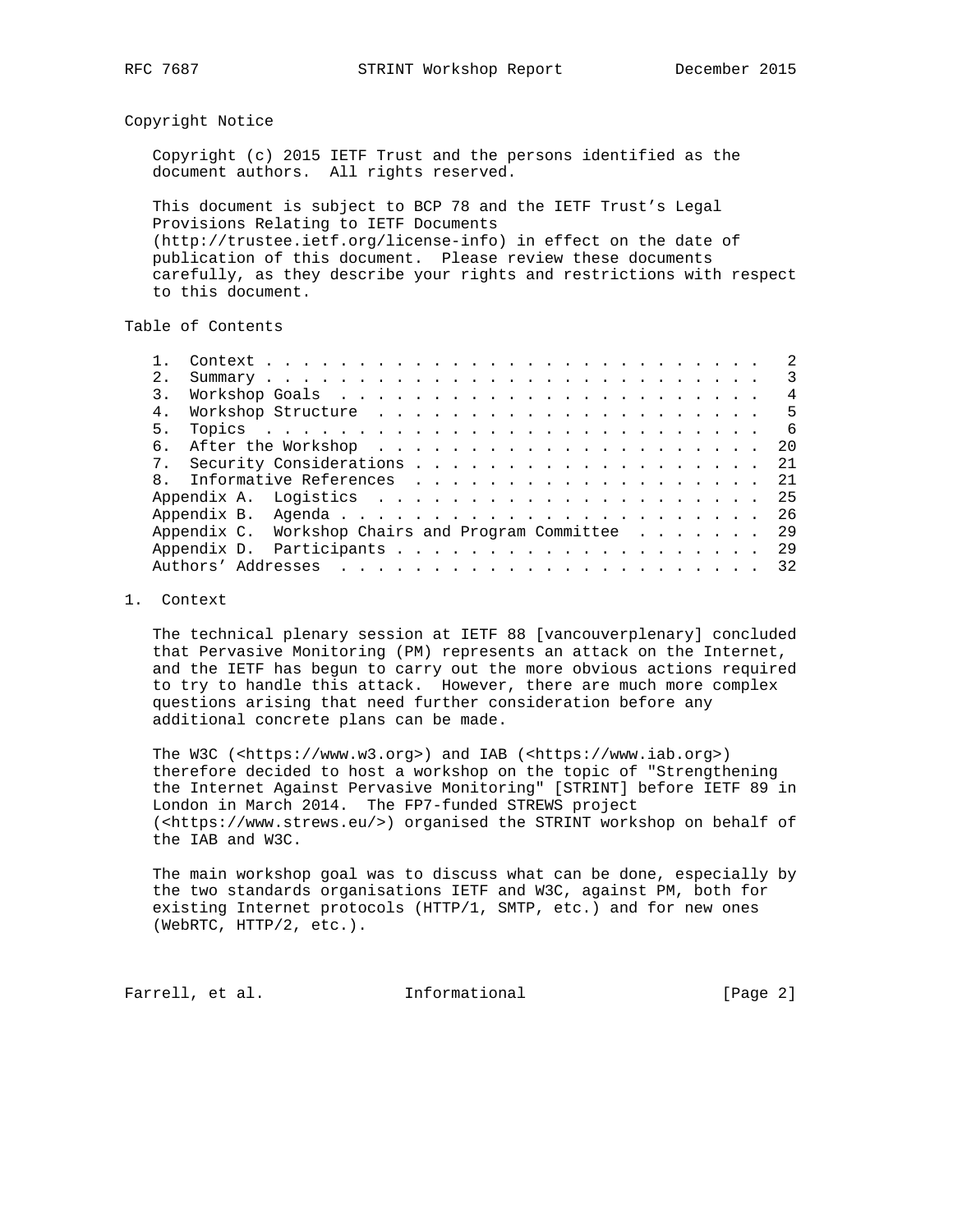The starting point for the workshop was the existing IETF consensus that PM is an attack [RFC7258] (the text of which had achieved IETF consensus at the time of the workshop, even though the RFC had yet to be published).

2. Summary

 The workshop was well attended (registration closed when the maximum capacity of 100 was reached, but more than 150 expressed a desire to register) and several people (about 165 at the maximum) listened to the streaming audio. The submitted papers (67 in total) were generally of good quality and all were published, except for a few where authors who couldn't take part in the workshop preferred not to publish.

 The chairs of the workshop summarised the workshop in the final session in the form of the following recommendations:

- 1. Well-implemented cryptography can be effective against PM and will benefit the Internet if used more, despite its cost, which is steadily decreasing anyway.
- 2. Traffic analysis also needs to be considered, but is less well understood in the Internet community: relevant research and protocol mitigations such as data minimisation need to be better understood.
- 3. Work should continue on progressing the PM threat model document [Barnes] discussed in the workshop. Subsequent work on this topic resulted in the publication of [RFC7624].
- 4. Later, the IETF may be in a position to start to develop an update to BCP 72 [RFC3552], most likely as a new RFC enhancing that BCP and dealing with recommendations on how to mitigate PM and how to reflect that in IETF work.
- 5. The term "opportunistic" has been widely used to refer to a possible mitigation strategy for PM. The community needs to document definition(s) for this term, as it is being used differently by different people and in different contexts. We may also be able to develop a cookbook-like set of related protocol techniques for developers. Since the workshop, the IETF's Security area has taken up this work, most recently favouring the generic term "Opportunistic Security" (OS) [Kent]. Subsequent work on this topic resulted in the publication of a definition of OS in [RFC7435].

Farrell, et al. 1nformational [Page 3]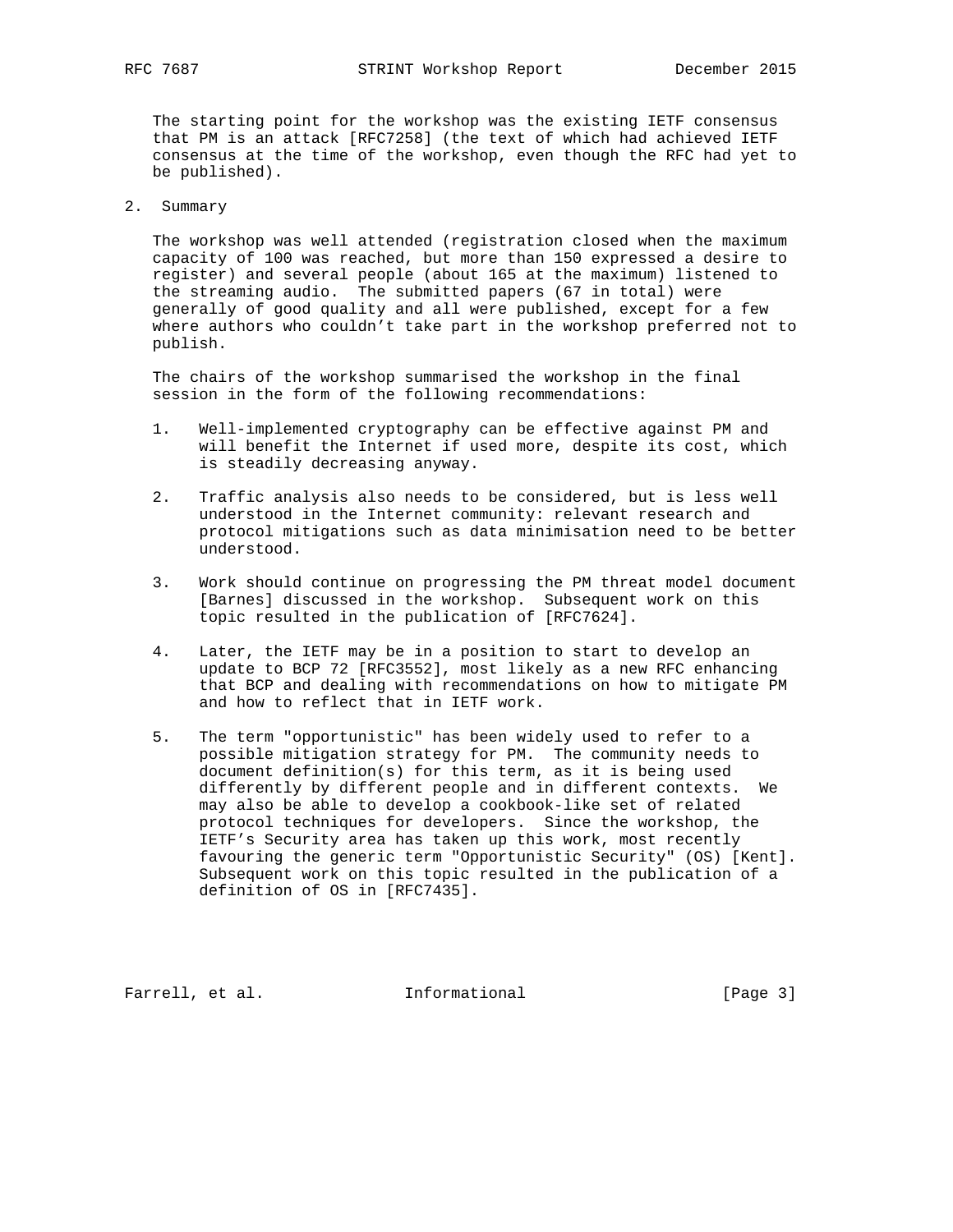- 6. The technical community could do better in explaining the real technical downsides related to PM in terms that policy makers can understand.
- 7. Many user interfaces (UIs) could be better in terms of how they present security state, though this is a significantly hard problem. There may be benefits if certain dangerous choices were simply not offered anymore. But that could require significant coordination among competing software makers; otherwise, some will be considered "broken" by users.
- 8. Further discussion is needed on ways to better integrate UI issues into the processes of IETF and W3C.
- 9. Examples of good software configurations that can be cut-and pasted for popular software, etc., can help. This is not necessarily standards work, but maybe the standards organisations can help and can work with those developing such package-specific documentation.
- 10. The IETF and W3C can do more so that default ("out-of-the-box") settings for protocols better protect security and privacy.
- 11. Captive portals [Captive] and some firewalls, too, can and should be distinguished from real man-in-the-middle attacks. This might mean establishing common conventions with makers of such middleboxes, but might also mean developing new protocols. However, the incentives for deploying such new middlebox features might not align.
- 3. Workshop Goals

 As stated, the STRINT workshop started from the position [RFC7258] that PM is an attack. While some dissenting voices are expected and need to be heard, that was the baseline assumption for the workshop, and the high-level goal was to provide more consideration of that and how it ought to affect future work within the IETF and W3C.

At the next level down, the goals of the STRINT workshop were to:

- o Discuss and hopefully come to agreement among the participants on concepts in PM for both threats and mitigation, e.g., "opportunistic" as the term applies to cryptography.
- o Discuss the PM threat model, and how that might be usefully documented for the IETF at least, e.g., via an update to BCP 72. [RFC3552]

Farrell, et al. 1nformational [Page 4]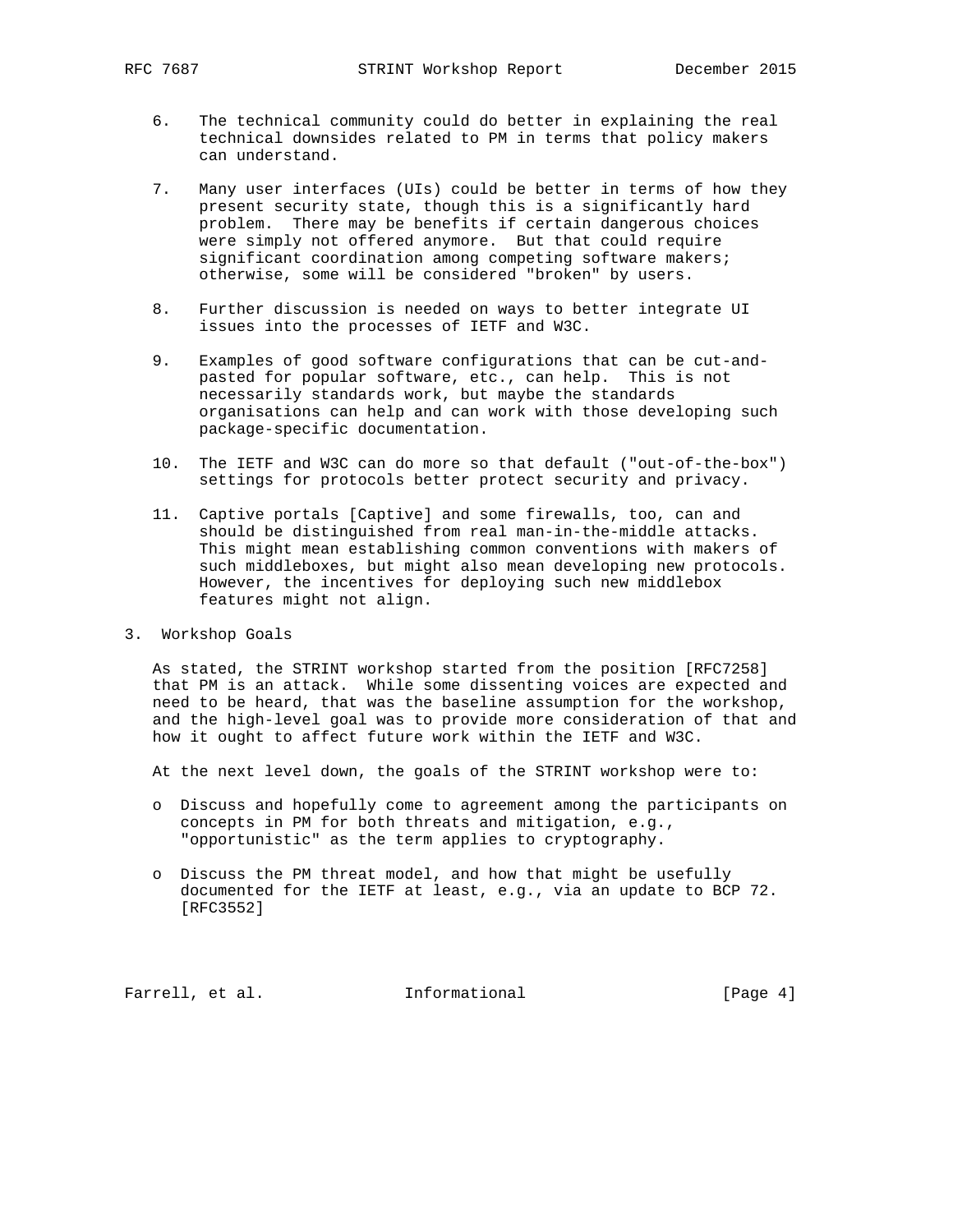- o Discuss and progress common understanding in the trade-offs between mitigating and suffering PM.
- o Identify weak links in the chain of Web security architecture with respect to PM.
- o Identify potential work items for the IETF, IAB, IRTF, and W3C that would help mitigate PM.
- o Discuss the kinds of action outside the IETF/W3C context that might help those done within the IETF/W3C.
- 4. Workshop Structure

 The workshop structure was designed to maximise discussion time. There were no direct presentations of submitted papers. Instead, the moderators of each session summarised topics that the Technical Programme Committee (TPC) had agreed based on the submitted papers. These summary presentations took at most 50% of the session and usually less.

 Because the papers would not be presented during the workshop, participants were asked to read and discuss the papers beforehand, at least those relevant to their fields of interest. (To help people choose papers to read, authors were asked to provide short abstracts.)

 Most of the sessions had two moderators, one to lead the discussion, while the other managed the queue of people who wanted to speak. This worked well: everybody got a chance to speak and each session still ended on time.

 The penultimate session consisted of break-outs (which turned out to be the most productive sessions of all, most likely simply due to the smaller numbers of people involved). The subjects for the break-outs were agreed during the earlier sessions, and just before the break out session the participants collectively determined who would attend which.

Farrell, et al. 1nformational [Page 5]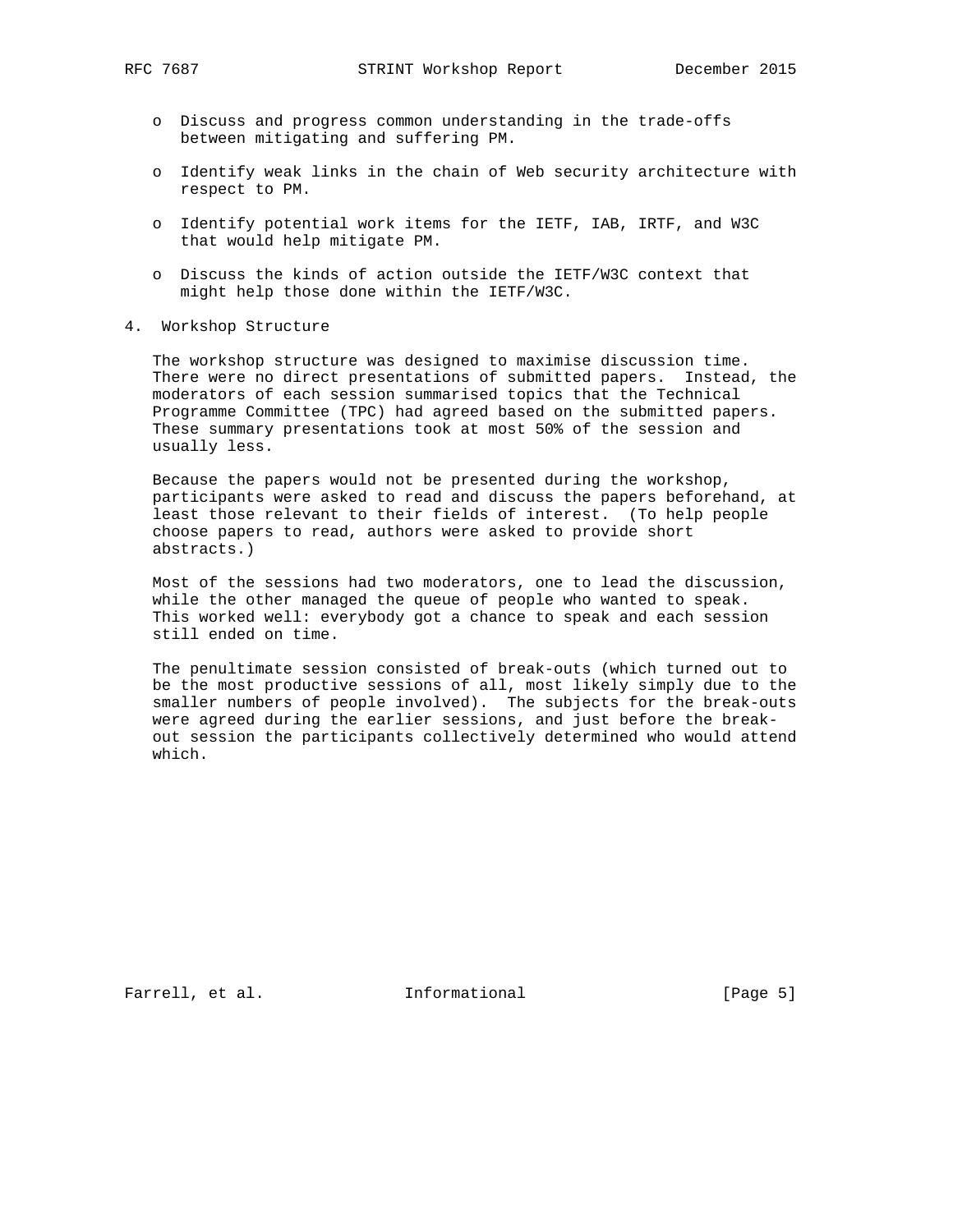# 5. Topics

 The following sections contain summaries of the various sessions. See the minutes (see Appendix B) for more details.

#### 5.1. Opening session

 The first session discussed the goals of the workshop. Possible approaches to improving security in the light of pervasive monitoring include a critical look at what metadata is actually required, whether old (less secure) devices can be replaced with new ones, what are "low-hanging fruit" (issues that can be handled quickly and easily), and what level of security is "good enough": a good solution may be one that is good for 90% of people or 90% of organisations.

 Some participants felt that standards are needed so that people can see if their systems conform to a certain level of security, and easy to remember names are needed for those standards, so that a buyer can immediately see that a product "conforms to the named intended standard."

#### 5.2. Threats

 One difference between "traditional" attacks and pervasive monitoring is modus operandi of the attacker: typically, one determines what resources an attacker might want to target and at what cost and then one defends against that threat. But a pervasive attacker has no specific targets, other than to collect everything he can. The calculation of the cost of losing resources vs. the cost of protecting them is thus different. And unlike someone motivated to make money, a PM attacker may not be concerned at the cost of the attack (or may even prefer a higher cost, for "empire building" reasons).

 The terminology used to talk about threats has to be chosen carefully (this was a common theme in several sessions), because we need to explain to people outside the technical community what they need to do or not do. For example, authentication of endpoints doesn't so much "protect against" man-in-the-middle (MITM) attacks as make them visible. The attacker can still mount an attack but does not remain invisible while he does so. Somebody on either end of the conversation needs to react to the alert from the system: stop the conversation or find a different channel.

 Paradoxically, while larger sites such as Facebook, Yahoo, and Google supervise the security of their respective services more than other smaller sites, such large sites offer a much more attractive target to attack. Avoiding overuse of such repositories for private or

Farrell, et al. 1nformational [Page 6]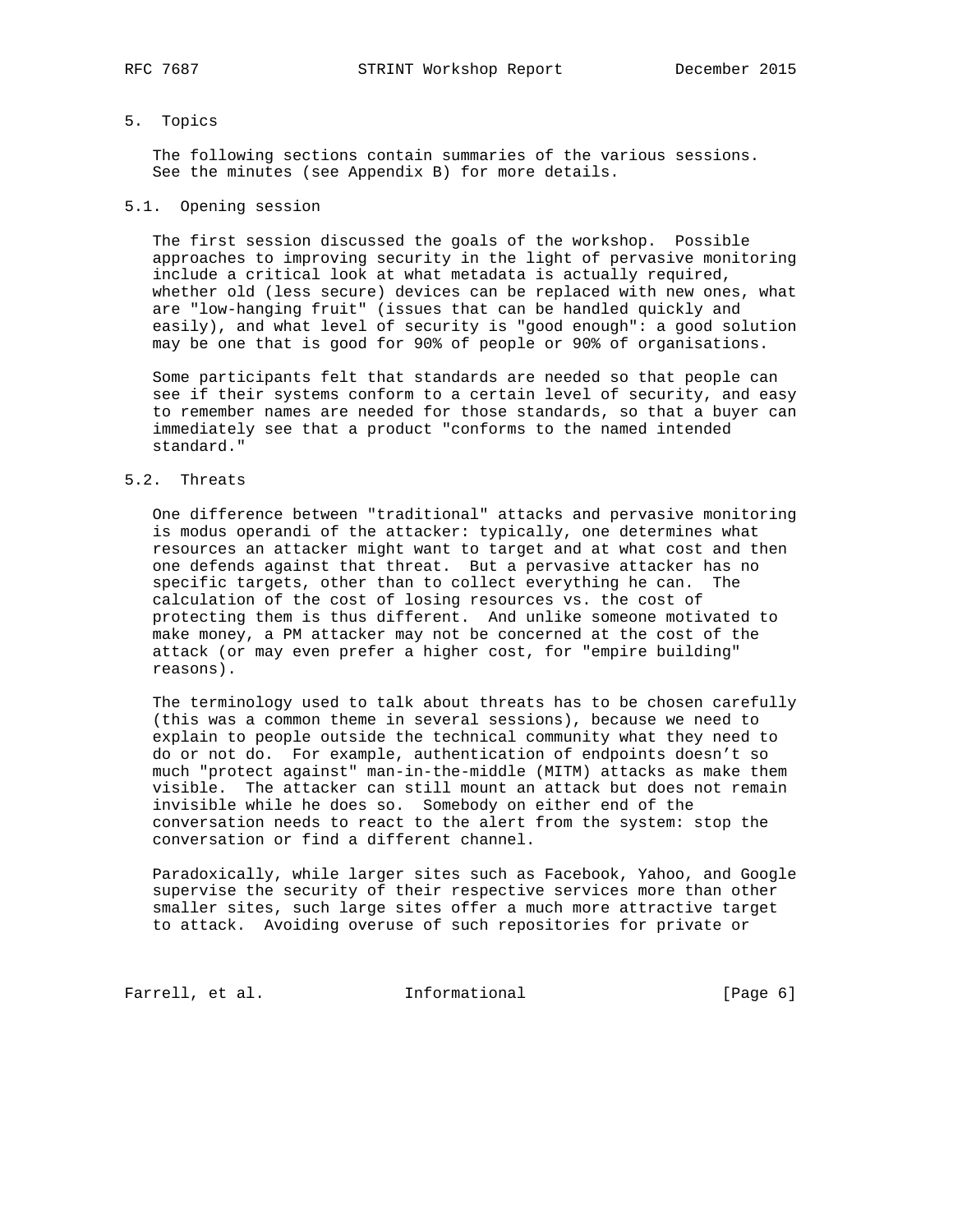sensitive information may be a useful measure that increases the cost of collecting for a pervasive attacker. This is sometimes called the target-dispersal approach.

 Lack of interoperability between systems can lead to poorly thought out work-arounds and compromises that may themselves introduce vulnerabilities. Thus, improving interoperability needs to be high on the list of priorities of standards makers and even more for implementers. Of course, testing (such as interop testing) is, at some level, part of the process of the IETF and W3C; and the W3C is currently increasing its testing efforts.

# 5.3. Increase Usage of Security Tools

 The first session on Communication Security (COMSEC) tools looked at the question why existing security tools aren't used more.

 The example of the public key infrastructure used to secure HTTP is informative. One problem is that certification authorities (CAs) may issue a certificate for any domain. Thus, a single compromised CA can be used in combination with a MITM to impersonate any server. Moreover, ongoing administration, including requesting, paying for, and installing new certificates, has proven over time to be an insurmountable barrier for many web site administrators, leading them not to bother to secure their systems.

 Some ideas were discussed for improving the CA system, e.g., via cross-certification of CAs and by means of "certificate transparency" -- a public, permanent log of who issued which certificate [RFC6962].

 Using other models than the hierarchical certificate model (as alternative or in combination) may also help. Pretty Good Privacy (PGP) demonstrates a model known as a "web of trust" where people verify the public key of the people they meet. Because there is no innate transitive trust in PGP, it is appropriate only for small scale uses; an example is a team of people working on a project.

 Yet another model is "trust on first use" (TOFU). This is used quite effectively by SSH [RFC4252]. On the first connection, one has no way to verify that the received public key belongs to the server one is contacting, therefore, the key is accepted without further verification. But on the subsequent connections, one can verify that the received key is the same key as the first time. So, a MITM has to be there on all connections, including the first; otherwise, it will be detected by a key mismatch.

Farrell, et al. 1nformational [Page 7]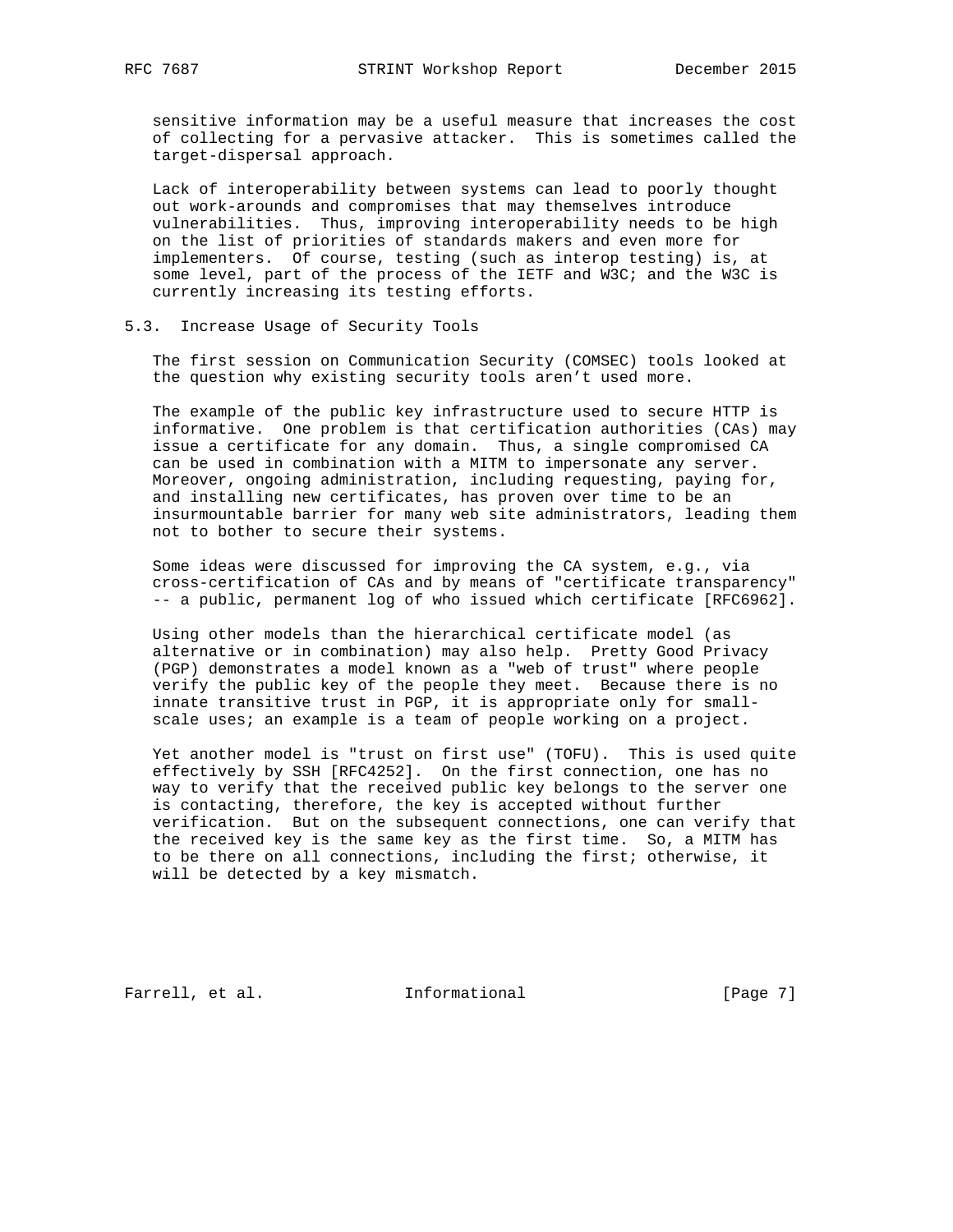This works well for SSH, because people typically use SSH to communicate with a small number of servers over and over again. And, if they want, they may find a separate channel to get the public key (or its fingerprint). It may also work for web servers used by small groups (the server of a sports club, a department of a company, etc.), but probably works less well for public servers that are visited once or a few times or for large services where many servers may be used.

 A similar proposal [RFC7469] for an HTTP header introduces an aspect of TOFU into HTTP: Key pinning tells HTTP clients that for a certain time after receiving this certificate, they should not expect the certificate to change. If it does, even if the new certificate looks valid, the client should assume a security breach.

 The Session Initiation Protocol (SIP) [RFC3261] can require several different intermediaries in different stages of the communication to deal with NAT traversal and to handle policy. While both hop-by-hop and end-to-end encryption are specified, in practice, many SIP providers disable these functions. The reasons for disabling end-to end security here are understandable: to overcome lack of interoperability they often need to change protocol headers and modify protocol data. Some workshop participants argued that SIP would never have taken off if it hadn't been possible for providers to monitor and interfere in communications in this way. Of course, that means an attacker can listen in just as easily.

 A new protocol for peer-to-peer communication of video and audio (and potentially other data) is WebRTC. WebRTC reuses many of the same architectural concepts as SIP, but there is a reasonable chance that it can do better in terms of protecting users: The people implementing the protocols and offering the service have different goals and interests. In particular, the first implementers are browser makers, who may have different business models from other more traditional Voice over IP providers.

 XMPP [RFC6120] suffers from yet a different kind of problem. It has encryption and authentication, and the OTR ("off the record") extension even provides what is called Perfect Forward Secrecy (PFS), i.e., compromising the current communication never gives an attacker enough information to decrypt past communications that he may have recorded. But, in practice, many people don't use XMPP at all, but rather Skype, WhatsApp, or other instant-messaging tools with unknown or no security. The problem here seems to be one of user awareness. And though OTR does provide security, it is not well integrated with XMPP, nor is it available as a core feature of XMPP clients.

Farrell, et al. 1nformational [Page 8]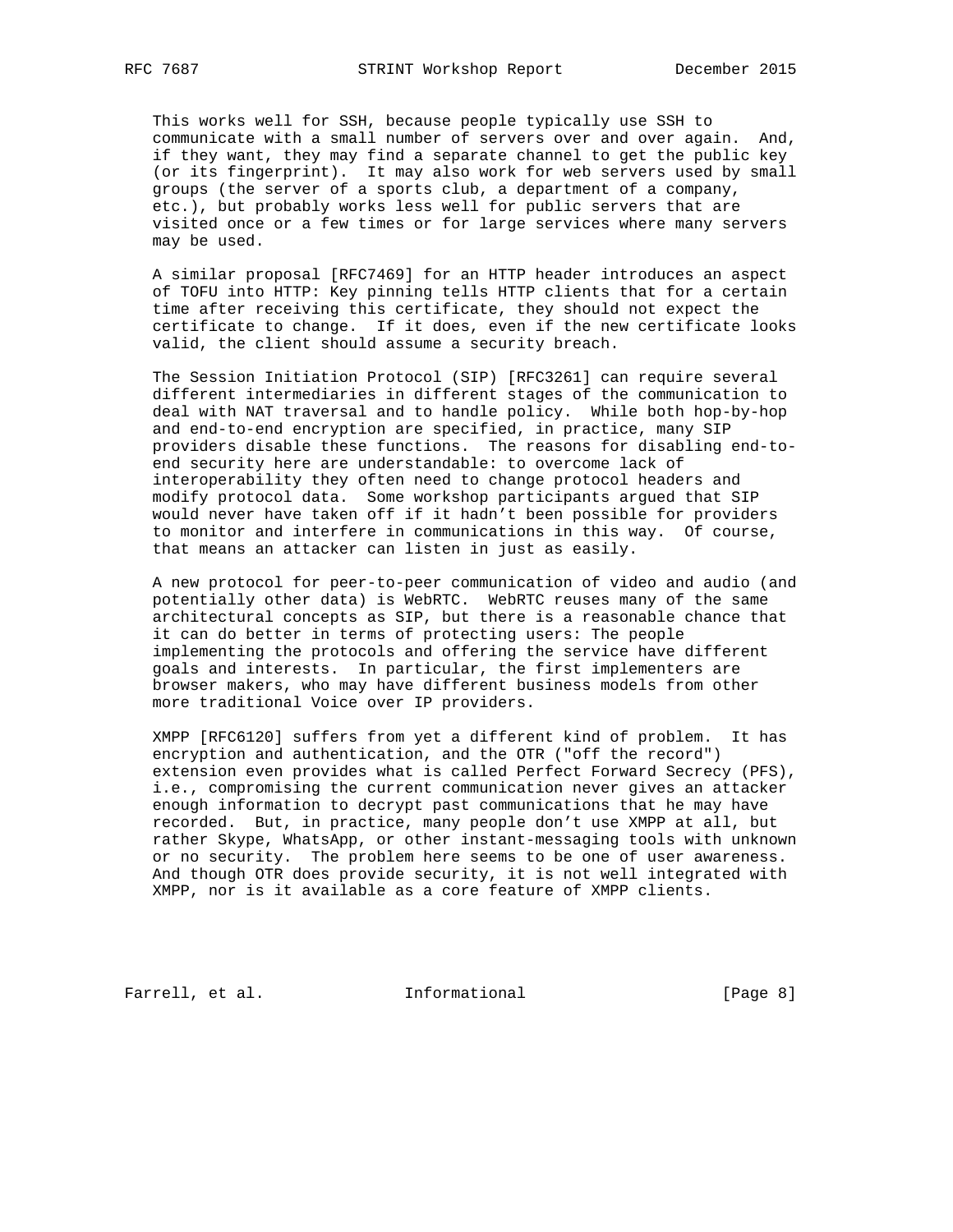To increase usage of existing solutions, some tasks can be identified; though how those map to actions for, e.g., IETF/W3C is not clear:

- o Improvements to the certificate system, such as certificate transparency (CT).
- o Making it easier (cheaper, quicker) for system administrators to deploy secure solutions.
- o Improve awareness of the risks. Identify which communities influence which decisions and what is the appropriate message for each.
- o Provide an upgrade path that doesn't break existing systems or require that everybody upgrade at the same time. Opportunistic Security may be one model for that.

#### 5.4. Policy Issues and Non-technical Actions

 Previous sessions already concluded that the problem isn't just technical, such as getting the right algorithms in the standards, fixing interoperability, or educating implementers and systems administrators. There are user interface issues and education issues too. And there are also legal issues and policy issues for governments.

 It appears that the public, in general, demands more privacy and security (e.g., for their children) but are also pessimistic about getting that. They trust that somebody assures that nothing bad happens to them, but they also expect to be spied on all the time.

 (Perceived) threats of terrorism gave governments a reason to allow widespread surveillance, far beyond what may previously have been considered dangerous for freedom.

 In this environment, the technical community will have a hard time developing and deploying technologies that fully counter PM, which means there has to be action in the social and political spheres, too.

 Technology isn't the only thing that can make life harder for attackers. Government-sponsored PM is indirectly affected by trade agreements and treaties, and thus it makes sense to lobby for those to be as privacy-friendly as possible.

Farrell, et al. 1nformational 1999 [Page 9]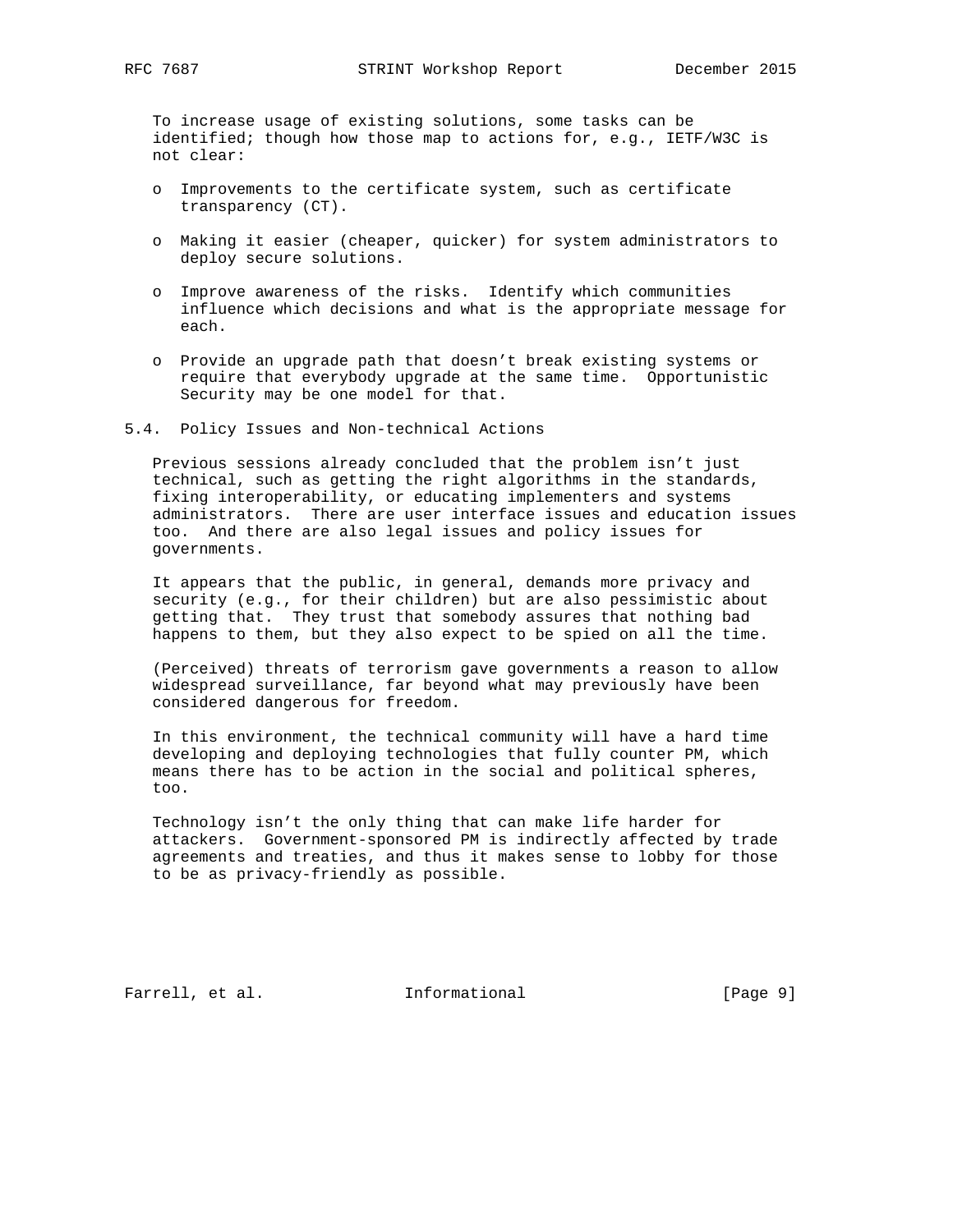Court cases on the grounds of human rights can also influence policy, especially if they reach, for example, the European Court of Human Rights.

 In medicine and law, it is common to have ethics committees, not so in software. Should standards bodies such as the IETF and W3C have an ethics committee? Standards such as the Geolocation API [w3c-geo-api] have gotten scrutiny from privacy experts, but only in an ad hoc manner. (W3C has permanent groups to review standards for accessibility and internationalisation. It also has a Privacy group, but that currently doesn't do the same kind of systematic reviews.)

 As the Internet-Draft draft-barnes-pervasive-problem-00 [Barnes] (which was included as paper 44) explains, PM doesn't just monitor the networks, but also attacks at the endpoints, turning organisations or people into (willing, unwilling, or unwitting) collaborators. Note: that document later evolved into [RFC7624]. One technical means of protection is thus to design protocols such that there are fewer potential collaborators, e.g., a provider of cloud storage cannot hand over plaintext for content that is encrypted with a key he doesn't have, and cannot hand over names if his client is anonymous.

 It is important to distinguish between PM and fighting crime. PM is an attack, but a judge ordering the surveillance of a suspected criminal is not. The latter, often abbreviated in this context as LI (for Lawful Intercept) is outside the scope of this workshop.

5.5. Improving the Tools

 An earlier session discussed why existing COMSEC tools weren't used more. This second session on COMSEC therefore discussed what improvements and/or new tools were needed.

 Discussion at the workshop indicated that an important meta-tool for improving existing security technology could be Opportunistic Security (OS) [Kent]. The idea is that software is enhanced with a module that tries to encrypt communications when it detects that the other end also has the same capability, but otherwise it lets the communication continue in the old way. The detailed definition of OS was being discussed by the IETF Security Area Advisory Group at the time of this workshop [SAAG\_list].

 OS would protect against a passive eavesdropper but should also allow for endpoint authentication to protect against an active attacker (a MITM). As OS spreads, more and more communications would be encrypted (and hopefully authenticated), and thus there is less and less for an eavesdropper to collect.

Farrell, et al. 1nformational [Page 10]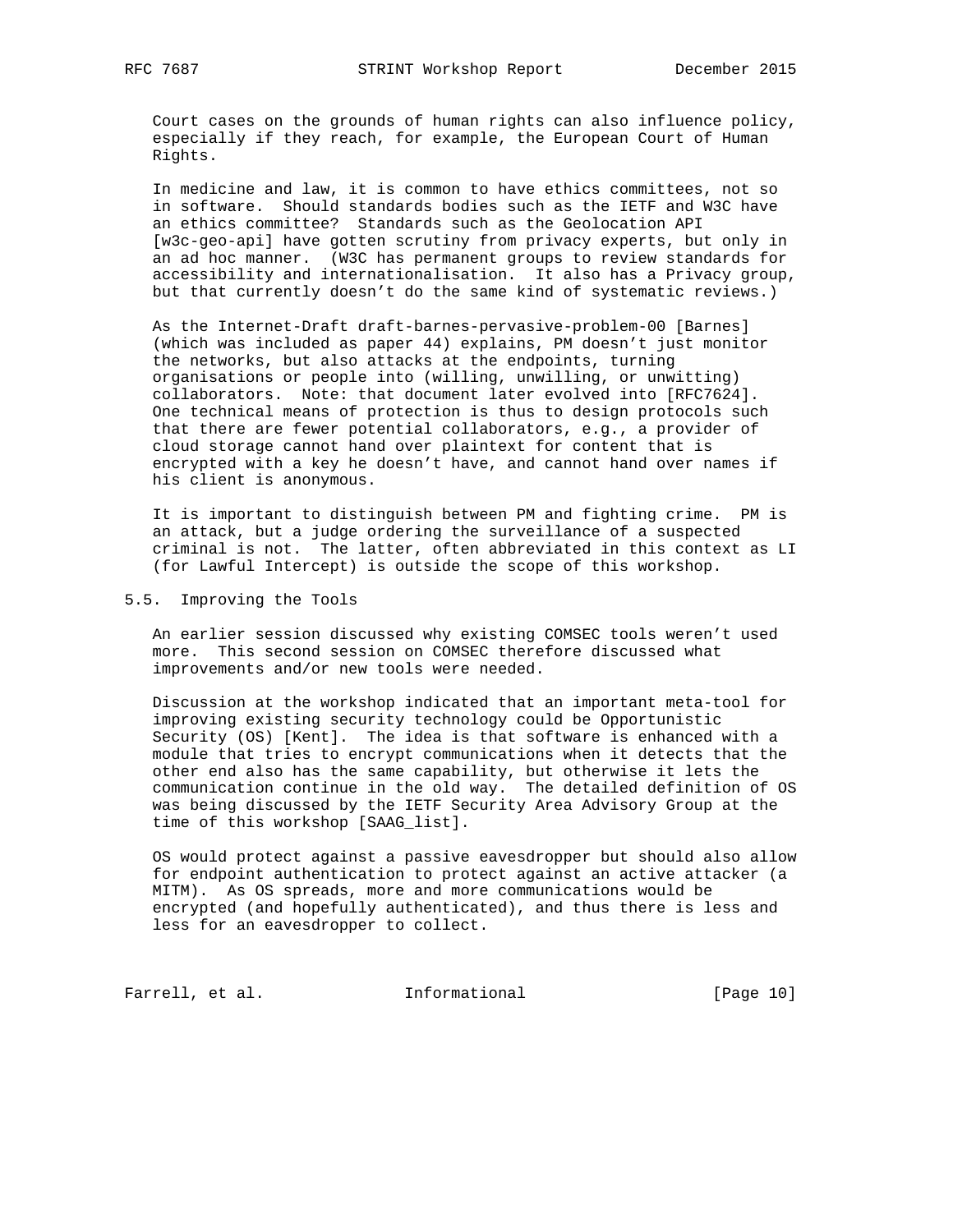Of course, an implementation of OS could give a false sense of security as well: some connections are encrypted, some are not. A user might see something like a padlock icon in browsers, but there was agreement at the workshop that such user interface features ought not be changed because OS is being used.

 There is also the possibility that a MITM intercepts the reply from a server that says "yes, I can do encryption" and removes it, causing the client to fall back to an unencrypted protocol. Mitigations against this can be to have other channels of finding out a server's capabilities and remembering that a server could do encryption previously.

 There is also, again, a terminology problem. The technical descriptions of OS talk about "silent fail" when a connection couldn't be encrypted and has to fall back to the old, unencrypted protocol. Actually, it's not a fail; it's no worse than it was before. A successful encryption would rather be a "silent improvement."

 That raises the question of the UI: How do you explain to a user what their security options are, and, in case an error occurs, how do you explain the implications of the various responses?

 The people working on encryption are mathematicians and engineers, and typically not the same people who know about UI. We need to involve the experts. We also need to distinguish between usability of the UI, user understanding, and user experience. For an e-commerce site, e.g., it is not just important that the user's data is technically safe, but also that he feels secure. Otherwise, he still won't buy anything.

 When talking about users, we also need to distinguish the end user (who we typically think about when we talk about UI) from the server administrators and other technical people involved in enabling a connection. When something goes wrong (e.g., the user's software detects an invalid certificate), the message usually goes to the end user. But, he isn't necessarily the person who can do something about it. For example, if the problem is a certificate that expired yesterday, the options for the user are to break the connection (the safe choice, but it means he can't get his work done) or continue anyway (there could be a MITM). The server administrator, on the other hand, could actually solve the problem.

 Encryption and authentication have a cost, in terms of setting them up, but also in terms of the time it takes for software to do the calculations. The setup cost can be reduced with sensible defaults, predefined profiles, and cut-and-paste configurations. And for some

Farrell, et al. 1nformational [Page 11]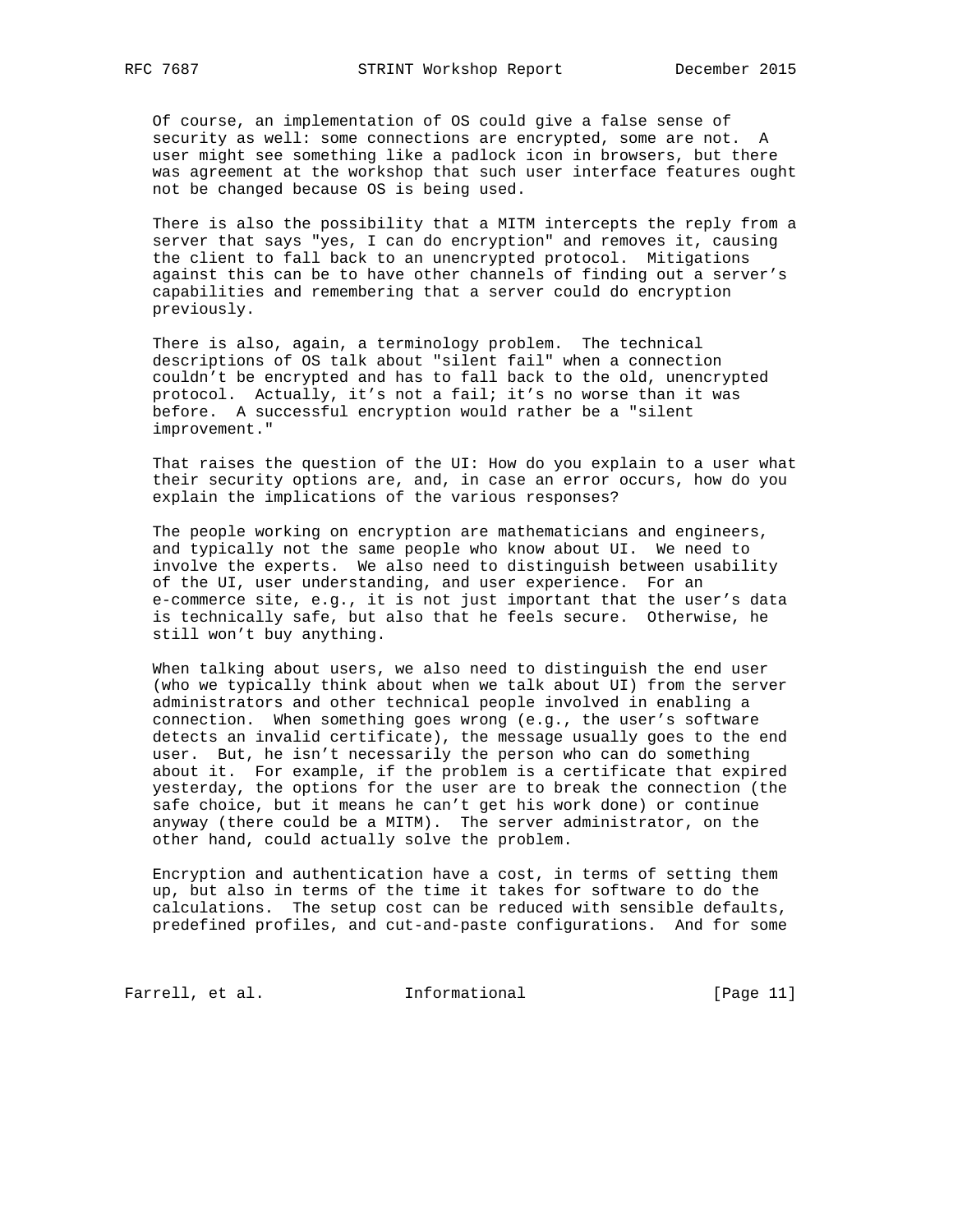connections, authentication without encryption could be enough, in the case that the data doesn't need to be kept secret, but it is important to know that it is the real data. Most mail user agents (UA) already provide independent options for encryption and signing, but web servers only support authentication if the connection is also encrypted.

 On the other hand, as email also shows, it is difficult for users to understand what encryption and authentication do separately.

 It also has to be kept in mind that encrypting only the "sensitive" data and not the rest decreases the cost for an attacker, too: It becomes easy to know which connections are worth attacking. Selective field confidentiality is also more prone to lead to developer error, as not all developers will know the provenance of values to be processed.

 One problem with the TOFU model as used by SSH (see explanation above) is that it lacks a solution for key continuity: When a key is changed (which can happen, e.g., when a server is replaced or the software upgraded), there is no way to inform the client. (In practice, people use other means, such as calling people on the phone or asking their colleagues in the office, but that doesn't scale and doesn't always happen either.) An improvement in the SSH protocol could thus be a way to transfer a new key to a client in a safe way.

## 5.6. Hiding Metadata

 Encryption and authentication help protect the content of messages. Correctly implemented encryption is very hard to crack. (To get the content, an attacker would rather attempt to steal the keys, corrupt the encoding software, or get the content via a collaborator. See [RFC7624] for more information on "collaborator".) But encrypting the content doesn't hide the fact that you are communicating. This metadata (who talks to whom, when, and for how long) is often as interesting as the content itself, and in some cases the size and timing of messages is even an accurate predictor of the content. So how to stop an attacker from collecting metadata, given that much of that data is actually needed by routers and other services to deliver the message to the right place?

 It is useful to distinguish different kinds of metadata: explicit (or metadata proper) and implicit (sometimes called traffic data). Implicit metadata is things that can be derived from a message or are necessary for its delivery, such as the destination address, the size, the time, or the frequency with which messages pass. Explicit

Farrell, et al. 1nformational [Page 12]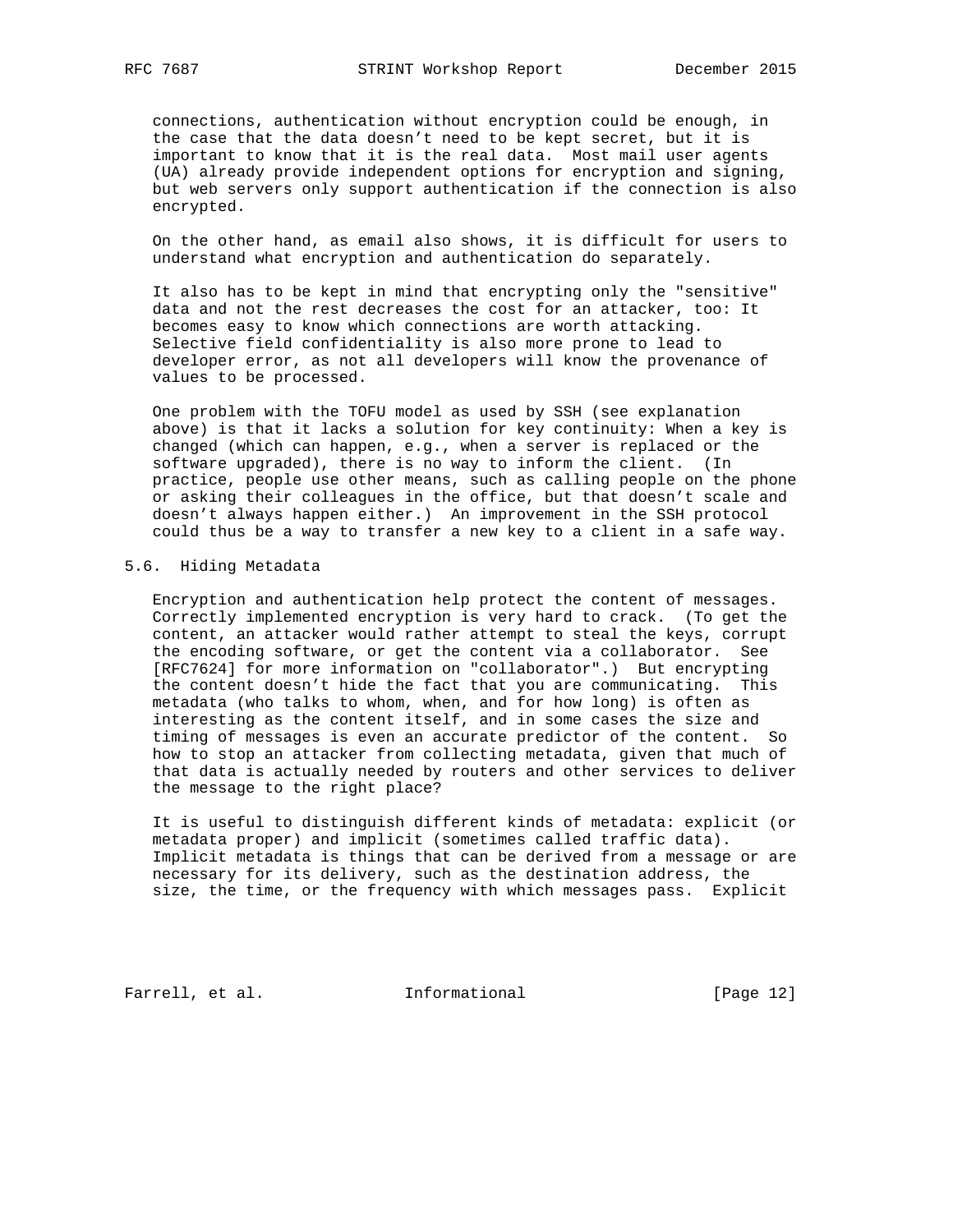metadata is things like quality ratings, provenance, or copyright data: data about the data, useful for an application, but not required to deliver the data to its endpoint.

 A system such as Tor hides much of the metadata by passing through several servers, encrypting all the data except that which a particular server needs to see. Each server thus knows which server a message came from and where it has to send it to, but cannot know where the previous server got it from or where the next server is instructed to send it. However, deliberately passing through multiple servers makes the communication slower than taking the most direct route and increases the amount of traffic the network as a whole has to process.

 There are three kinds of measures that can be taken to make metadata harder to get: aggregation, contraflow, and multipath (see "Flows and Pervasive Monitoring" [Paper4]). New protocols should be designed such that these measures are not inadvertently disallowed, e.g., because the design assumes that the whole of a conversation passes through the same route.

 "Aggregation" means collecting conversations from multiple sources into one stream. For example, if HTTP connections pass through a proxy, all the conversations appear to come from the proxy instead of from their original sources. (This assumes that telltale information in the headers is stripped by the proxy or that the connection is encrypted.) It also works in the other direction: if multiple web sites are hosted on the same server, an attacker cannot see which of those web sites a user is reading. (This assumes that the name of the site is in the path info of the URL and not in the domain name; otherwise, watching DNS queries can still reveal the name.)

 "Contraflow" means routing a conversation via one or more other servers than the normal route, e.g., by using a tunnel (e.g., with SSH or a VPN) to another server. Tor is an example of this. An attacker must watch more routes and do more effort to correlate conversations. (Again, this assumes that there is no telltale information left in the messages that leave the tunnel.)

 "Multipath" splits up a single conversation (or a set of related conversations) and routes the parts in different ways, e.g., sending a request via a satellite link and receiving the response via a land line, or starting a conversation on a cellular link and continuing it via Wi-Fi. This again increases the cost for an attacker, who has to monitor and correlate data traversing multiple networks.

Farrell, et al. 1nformational [Page 13]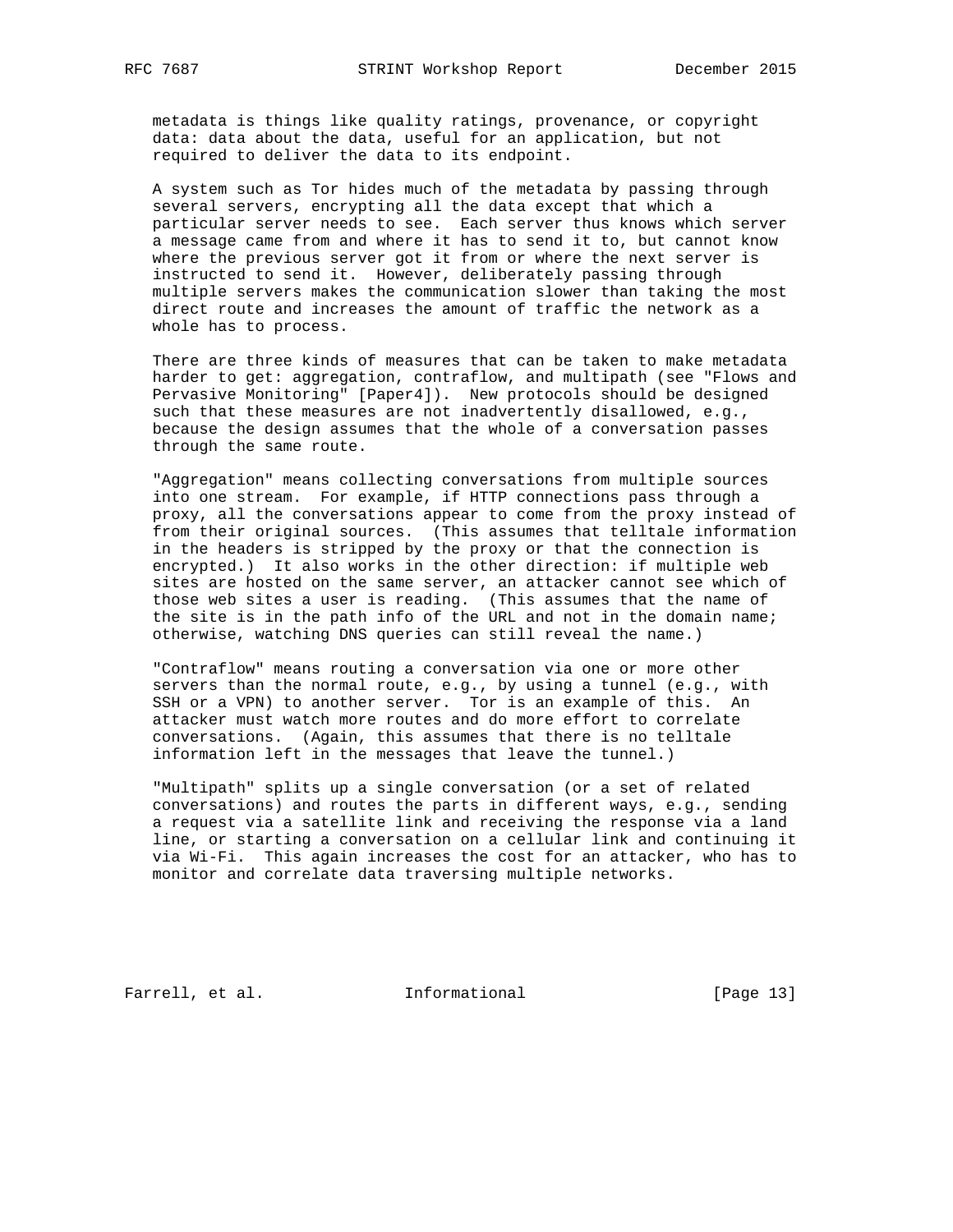Protecting metadata automatically with technology at a lower layer than the application layer is difficult. The applications themselves need to pass less data, e.g., use anonymous temporary handles instead of permanent identifiers. There is often no real need for people to use the same identifier on different computers (smartphone, desktop, etc.) other than that the application they use was designed that way.

 One thing that can be done relatively easily in the short term is to go through existing protocols to check what data they send that isn't really necessary. One candidate mentioned for such a study was XMPP.

 "Fingerprinting" is the process of distinguishing different senders of messages based on metadata [RFC6973]: Clients can be recognised (or at least grouped) because their messages always have a combination of features that other clients' messages do not have. Reducing redundant metadata and reducing the number of optional features in a protocol reduces the variation between clients and thus makes fingerprinting harder.

 Traffic analysis is a research discipline that produces sometimes surprising findings that are little known among protocol developers. Some collections of results are

- o a selected bibliography on anonymity by the Free Haven Project <http://freehaven.net/anonbib/>,
- o the yearly Symposium on Privacy Enhancing Technologies (PETS) <http://www.informatik.uni-trier.de/˜Ley/db/conf/pet/index.html>, and
- o the yearly Workshop on Privacy in the Electronic Society (WPES) <http://www.informatik.uni-trier.de/˜Ley/db/conf/wpes/index.html>.

 Techniques that deliberately change the timing or size of messages, such as padding, can also help reduce traffic analysis. Obviously, they make conversations slower and/or use more bandwidth, but in some cases that is not an issue, e.g., if the conversation is limited by the speed of a human user anyway. HTTP/2, for example, has a built in padding mechanism. However, it is not easy to use these techniques well and make messages harder to recognise (as intended) rather than easier.

 Different users in different contexts may have different security needs, so maybe the priority can be a user choice (if that can be done without making high-security users stand out from other users). Although many people would not understand what their choices are, some do, such as political activists or journalists.

Farrell, et al. 1nformational [Page 14]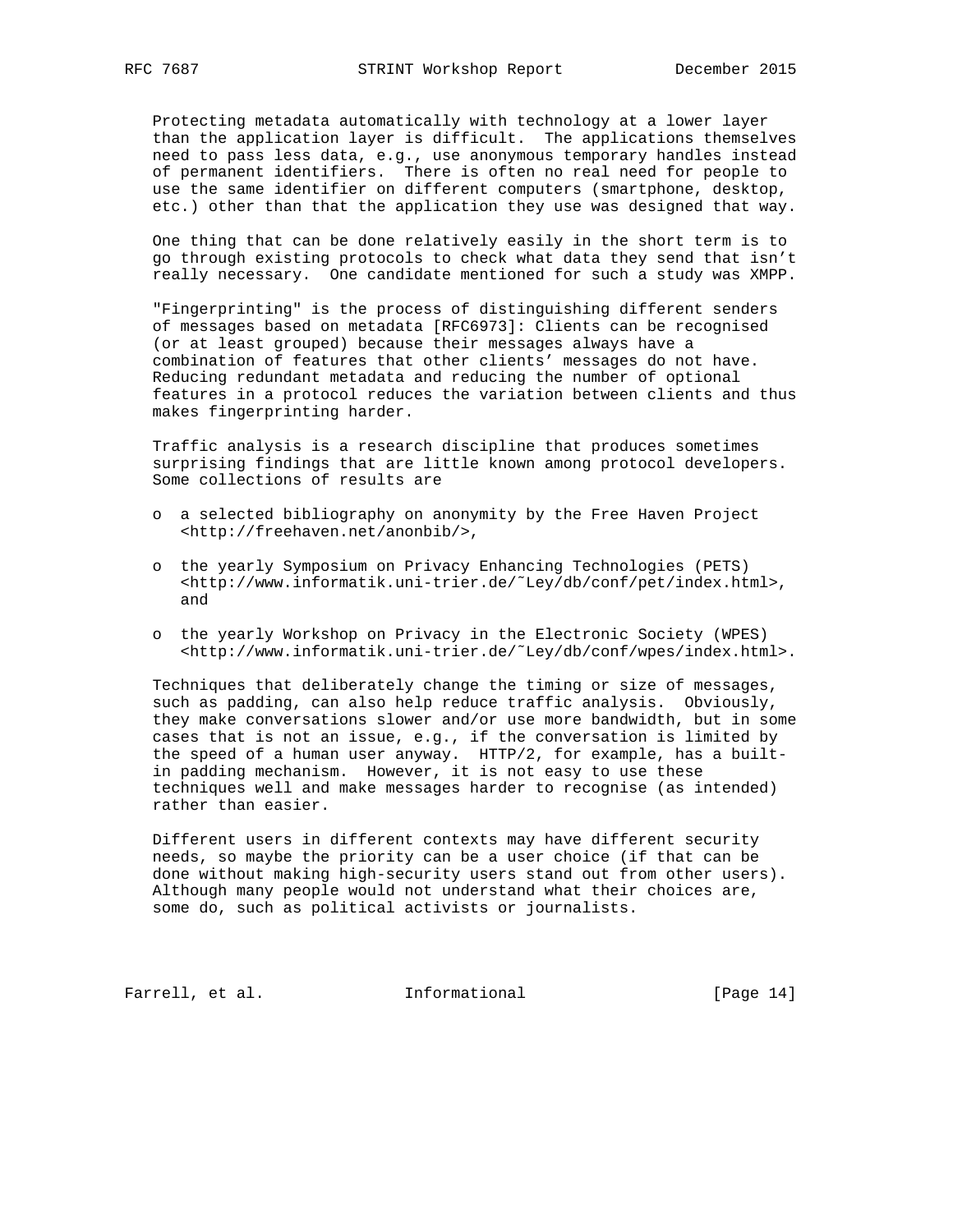# 5.7. Deployment, Intermediaries, and Middleboxes

 Secure protocols have often been designed in the past for end-to-end security: Intermediaries cannot read or modify the messages. This is the model behind TLS, for example.

 In practice, however, people have more or less valid reasons to insist on intermediaries: companies filtering incoming and outgoing traffic for viruses, inspecting content to give priority to certain applications, or caching content to reduce bandwidth.

 In the presence of end-to-end encryption and authentication, these intermediaries have two choices: use fake certificates to impersonate the endpoints or have access to the private keys of the endpoints. The former is a MITM attack that is difficult to distinguish from a more malicious one, and the latter obviously decreases the security of the endpoints by copying supposedly confidential information and concentrating credentials in a single place.

 As mentioned in Section 5.2 above, aggregation of data in a single place makes that place an attractive target. And in the case of PM, even if the data is not concentrated physically in one place, it is under control of a single legal entity that can be made into a collaborator.

 The way Web communication with TLS typically works is that the client authenticates the server, but the server does not authenticate the client at the TLS layer. (If the user needs to be identified, that is mainly done at the application layer via username and password.) Thus, the presence of a MITM (middlebox) could be detected by the client (because of the incorrect certificate), but not by the server. If the client doesn't immediately close the connection (which they do not in many cases), the server may thus disclose information that the user would rather not have disclosed.

 One widespread example of middleboxes is captive portals, as found on the Wi-Fi hotspots in hotels, airports, etc. Even the hotspots offering free access often intercept communications to redirect the user to a login or policy page.

 When the communication they intercept is, e.g., the automatic update of your calendar program or a chat session, the redirect obviously doesn't work: these applications don't know how to display a web page. With the increasing use of applications, it may be a while before the user actually opens a browser. The flood of error messages may also have as a result that the user no longer reads the errors, allowing an actual malicious attack to go unnoticed.

Farrell, et al. 1nformational [Page 15]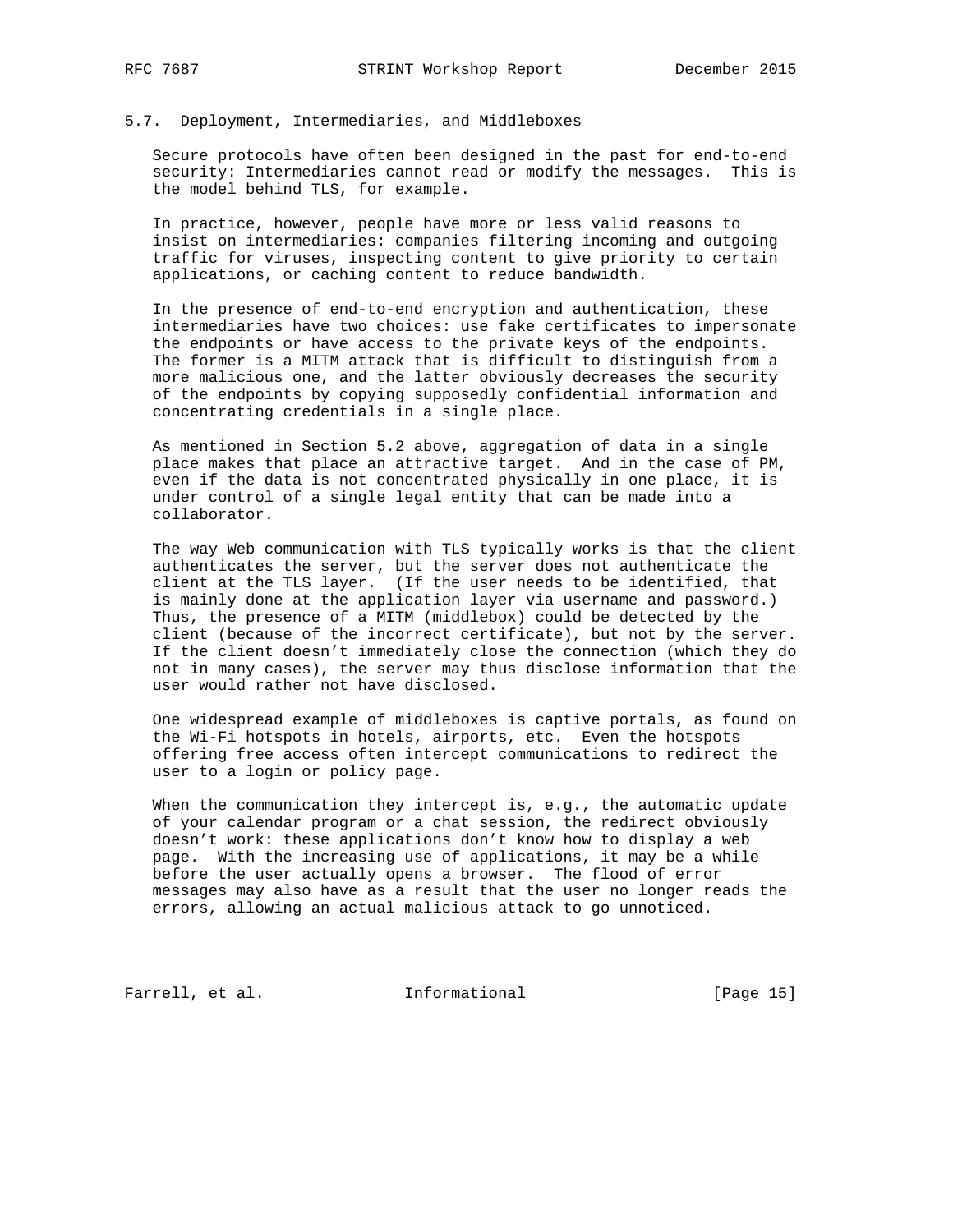Some operating systems now come with heuristics that try to recognise captive portals and either automatically login or show their login page in a separate application. (But, some hotspot providers apparently don't want automatic logins and actually reverse engineered the heuristics to try and fool them.)

 It seems some protocol is missing in this case. Captive portals shouldn't have to do MITM attacks to be noticed. A mechanism at the link layer or an extension to DHCP that tells a connecting device about the login page may help, although that still doesn't solve the problem for devices that do not have a web browser, such as voice over IP phones. HTTP response code 511 (defined in [RFC6585]) is another attempt at a partial solution. (It's partial because it can only work at the moment the user uses a browser to connect to a web site and doesn't use HTTPS.)

 A practical problem with deployment of such a protocol may be that many such captive portals are very old and never updated. The hotel staff only knows how to reboot the system, and, as long as it works, the hotel has no incentive to buy a new one. As evidence of this: how many such systems require you to get a password and the ticket shows the price as zero? This is typically because the owner doesn't know how to reconfigure the hotspot, but he does know how to change the price in his cash register.

5.8. Break-out 1 - Research

 Despite some requests earlier in the workshop, the research break-out did not discuss clean-slate approaches. The challenge was rather that the relationship between security research and standardisation needs improvement. Research on linkability is not yet well known in the IETF. But, the other side of the coin needs improvement too: While doing protocol design, standardisation organisations should indicate what specific problems are in need of more research.

 The break-out then made a nonexhaustive list of topics that are in need of further research:

- o The interaction of compression and encryption as demonstrated by the CRIME ("Compression Ratio Info-leak Made Easy") SSL/TLS vulnerability [Ristic]
- o A more proactive deprecation of algorithms based on research results
- o Mitigation for return-oriented programming attacks
- o How to better obfuscate so-called "metadata"

Farrell, et al. 1nformational [Page 16]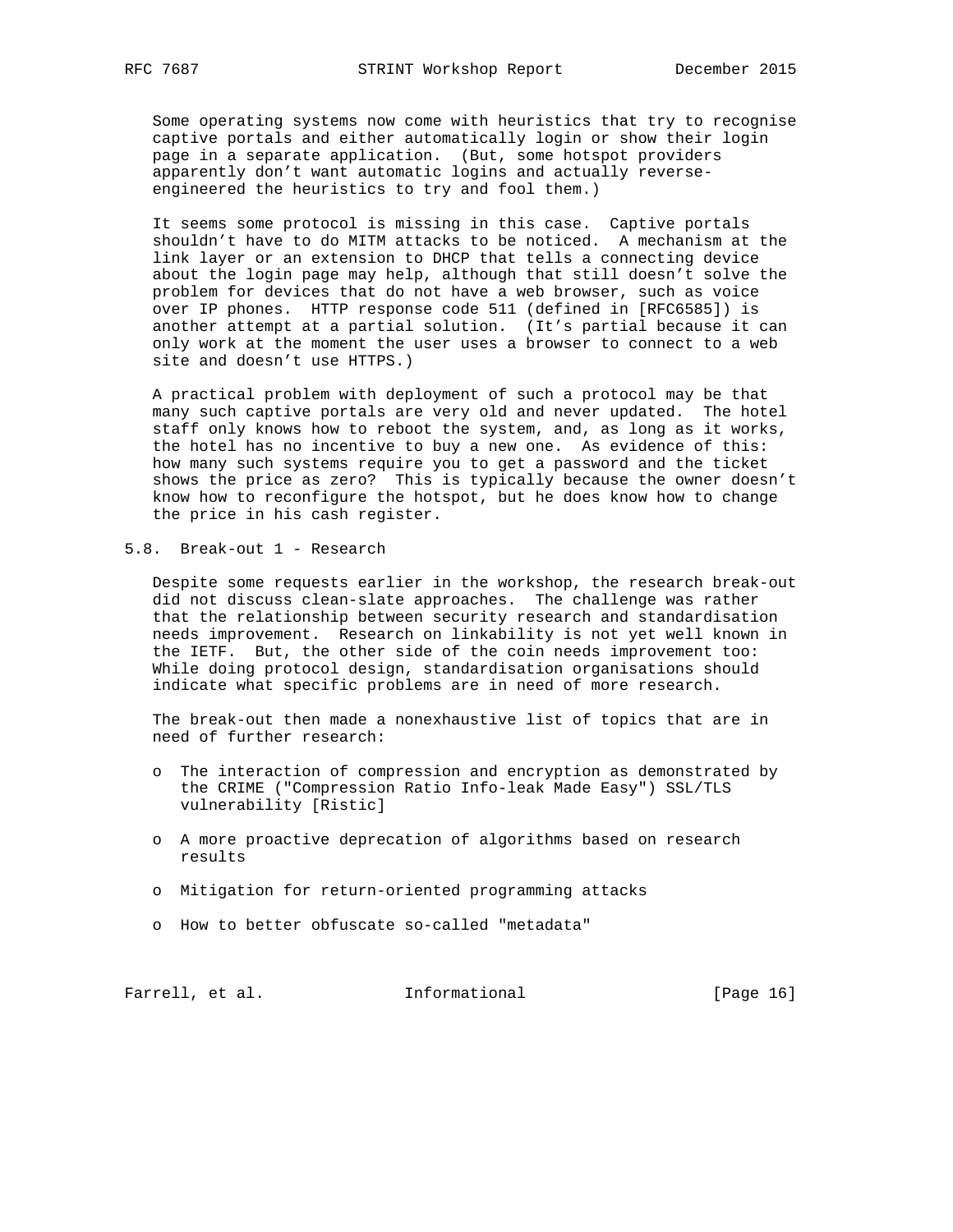o How to make the existence of traffic and their endpoints stealthy

5.9. Break-out 2 - Clients

 Browsers are the first clients one thinks of when talking about encrypted connections, authentication, and certificates, but there are many others.

 Other common cases of "false" alarms for MITM (after captive portals) include expired and misconfigured certificates. This is quite common in intranets, when the sysadmin hasn't bothered updating a certificate and rather tells his handful of users to just "click continue." The problem is on the one hand that users may not understand the difference between this case and the same error message when they connect to a server outside the company, and on the other hand that the incorrect certificate installed by the sysadmin is not easily distinguishable from an incorrect certificate from a MITM. The error message is almost the same, and the user may just click continue again.

 One way to get rid of such certificates is if client software no longer offers the option to continue after a certificate error. That requires that all major clients (such as browsers) change their behaviour at the same time; otherwise, the first one to do so will be considered broken by users, because the others still work. Also, it requires a period in which that software gives increasingly strong warnings about the cut-off date after which the connection will fail with this certificate.

 Yet another source of error messages is self-signed certificates. Such certificates are actually only errors for sites that are not expected to have them. If a message about a self-signed certificate appears when connecting to Facebook or Google, you're clearly not connected to the real Facebook or Google. But, for a personal web site, it shouldn't cause such scary warnings. There may be ways to improve the explanations in the error message and provide an easy way to verify the certificate (by email, phone, or some other channel) and trust it.

5.10. Break-out 3 - On by Default

 One step in improving security is to require the relevant features (in particular, encryption and authentication) to be implemented in compliant products: The features are labelled as "MUST" in the standard rather than "MAY". This is sometimes referred to as Mandatory To Implement (MTI) and is the current practice for IETF protocols [RFC3365].

Farrell, et al. 1nformational [Page 17]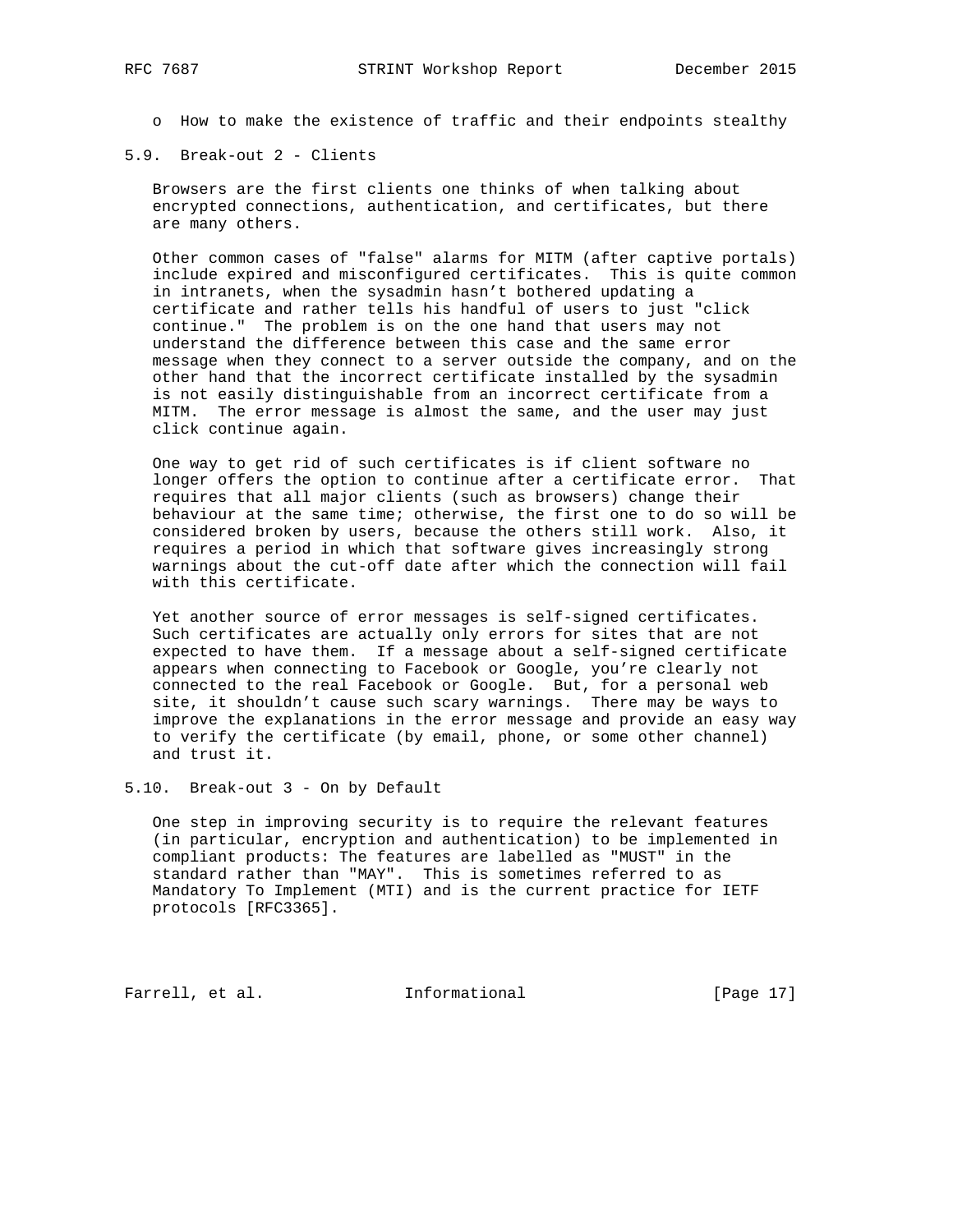But, that may not be enough to counter PM. It may be that the features are there, but not used, because only very knowledgeable users or sysadmins turn them on. Or, it may be that implementations do not actually follow the MTI parts of specifications. Or, it may be that some security features are implemented, but interoperability for those doesn't really work. Or, even worse, it may be that protocol designers have only followed the letter of the MTI best practice and not its spirit, with the result that security features are hard to use or make deployment harder. One can thus argue that such features should be defined to be on by default.

 Going further, one might argue that these features should not even be options, i.e., there should be no way to turn them off. This is sometimes called Mandatory To Use (MTU).

 The questions raised at this session were for what protocols is on by-default appropriate, and how can one explain to the developers of such protocols that it is needed?

 Of course, there would be resistance to MTU security from implementers and deployments that practice deep packet inspection (DPI) and also perhaps from some governments. On the other hand, there may also be governments that outlaw protocols without proper encryption.

 This break-out concluded that there could be value in attempting to document a new Best Current Practice for the IETF that moves from the current MTI position to one where security features are on by default. Some of the workshop participants expressed interest in authoring a draft for such a new BCP and progressing it through the IETF consensus process (where it would no doubt be controversial).

5.11. Break-out 4 - Measurement

 There was a small break-out on the idea of measurement as a way to encourage or gamify the increased use of security mechanisms.

5.12. Break-out 5 - Opportunistic

 This break-out considered the use of the term "opportunistic" as it applies to cryptographic security and attempted to progress the work towards arriving at an agreed-upon definition for use of that term, at it applies to IETF and W3C work.

Farrell, et al. 1nformational [Page 18]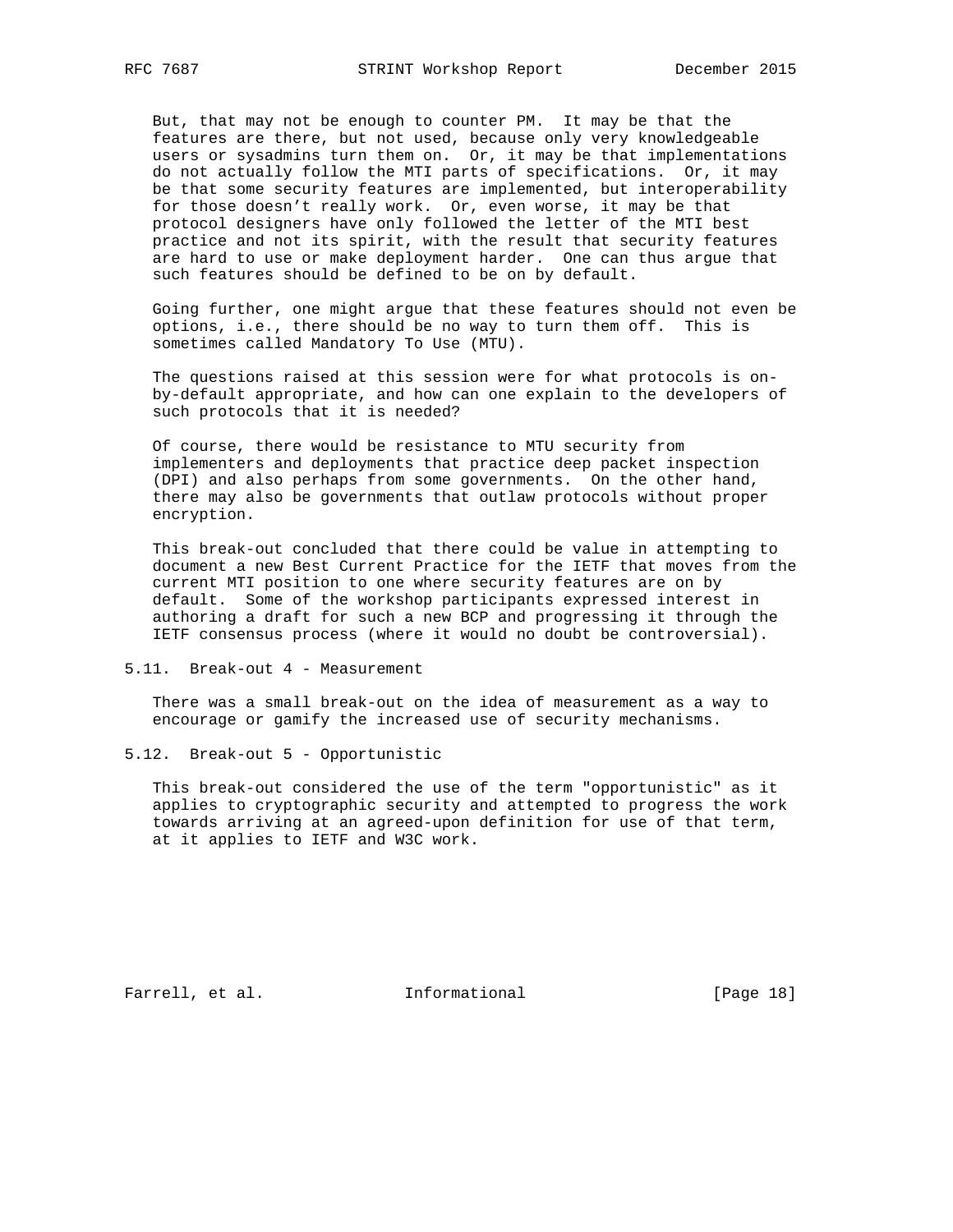While various terms had been used, with many people talking about opportunistic encryption, that usage was felt to be problematic both because it conflicted with the use of the same term in [RFC4322] and because it was being used differently in different parts of the community.

 At the session, it was felt that the term "opportunistic keying" was better, but, as explained above, subsequent list discussion resulted in a move to the term "Opportunistic Security" (OS).

 Aside from terminology, discussion focused on the use of Diffie- Hellman (D-H) key exchange as the preferred mechanism of OS, with fall back to cleartext if D-H doesn't succeed as a counter for passive attacks.

 There was also, of course, the desire to be able to easily escalate from countering passive attacks to also handling endpoint authentication and thereby also countering MITM attacks.

 Making OS visible to users was again considered to be undesirable, as users could not be expected to distinguish between cleartext, OS, and (one-sided or mutual) endpoint authentication.

 Finally, it was noted that it may take some effort to establish how middleboxes might affect OS at different layers and that OS really is not suitable as the only mitigation to use for high-sensitivity sessions such as financial transactions.

5.13. Unofficial Transport/Routing Break-out

 Some routing and transport Area Directors felt a little left out by all the application-layer break-outs, so they had their own brainstorm about what could be done at the transport and routing layers from which these notes resulted.

 The LEDBAT [RFC6817] protocol was targeted towards a bulk-transfer service that is reordering- and delay-insensitive. Use of LEDBAT could offer the following benefits for an application:

- a. Because it is reordering-insensitive, traffic can be sprayed across a large number of forwarding paths. Assuming such different paths exist, this would make it more challenging to capture and analyze a full interaction.
- b. The application can vary the paths by indicating per packet a different flow. In IPv6, this can be done via different IPv6 flow labels. For IPv4, this can be done by encapsulating the IP packet into UDP and varying the UDP source port.

Farrell, et al. 1nformational [Page 19]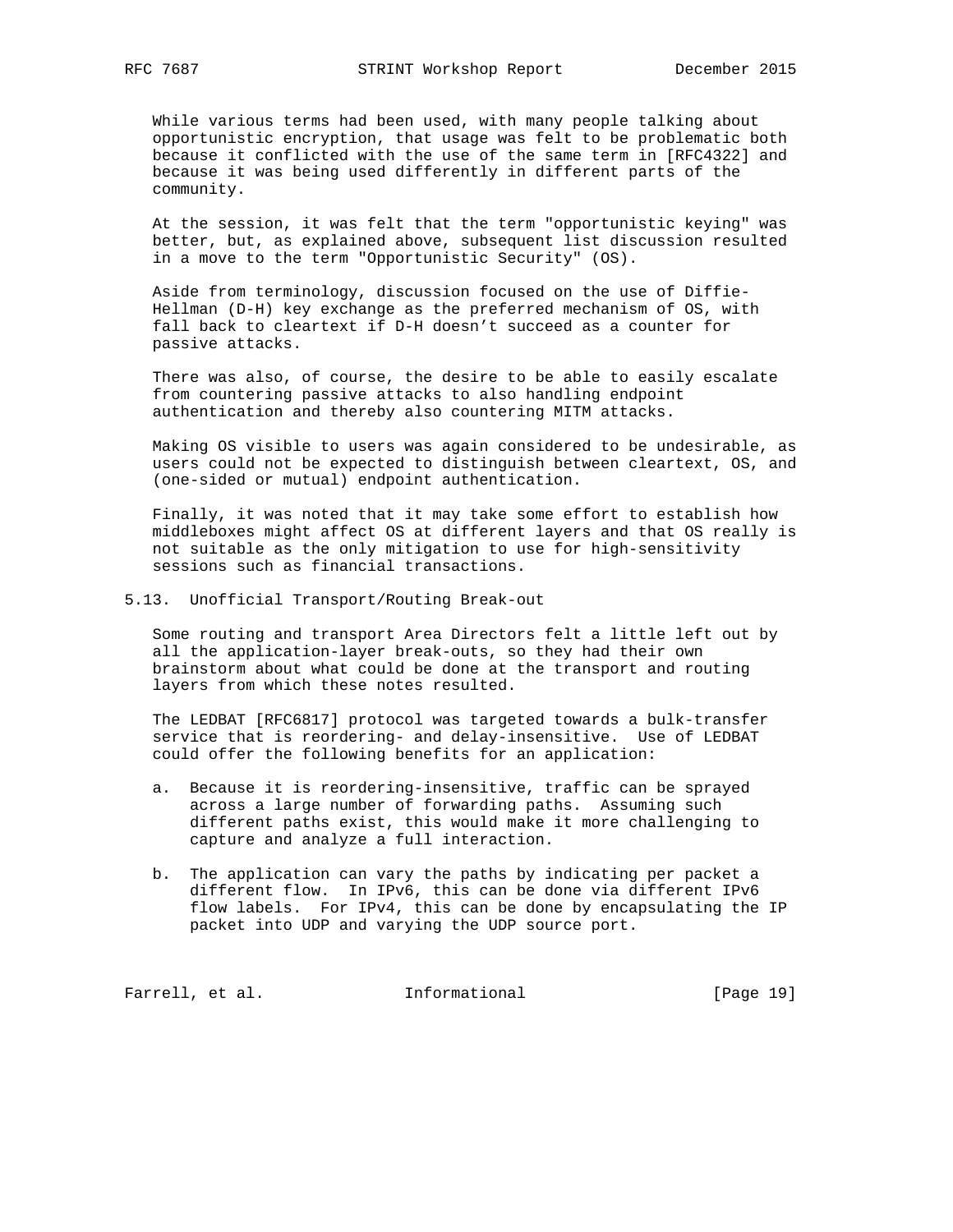- c. Since LEDBAT is delay-insensitive and applications using it would need to be as well, it would be possible to obfuscate the application signatures by varying the packet lengths and frequency.
- d. This can also hide the transport header (for IP in UDP).
- e. If the Reverse Path Forwarding (RPF) [RFC3704] check problem can be fixed, perhaps the source could be hidden; however, such fixes assume the traffic is within trusted perimeters.
- f. The use of LEDBAT is orthogonal to the use of encryption and provides different benefits (harder to intercept the whole conversation, ability to obfuscate the traffic analysis), and it has different costs (longer latency, new transport protocol usage) to its users.

 The idea of encrypting traffic from Customer Edge (CE) to CE as part of an L3VPN or such was also discussed. This could allow hiding of addresses, including source, and headers. From conversation with Ron Bonica, it's clear that some customers already do encryption (though without hiding the source address). So, rather than an enhancement, this is an existing mechanism for which deployment and use can be encouraged.

 Finally, it was discussed whether it would be useful to have a means of communicating where and what layers are doing encryption on an application's traffic path. The initial idea of augmenting ICMP has some issues (not visible to application, ICMP packets frequently filtered) as well as potential work (determining how to trust the report of encryption). It would be interesting to understand if such communication is actually needed and what the requirements would be.

6. After the Workshop

 Holding the workshop just before the IETF had the intended effect: a number of people went to both the workshop and the IETF, and they took the opportunity of being together at the IETF to continue the discussions.

 IETF working groups meeting in London took the recommendations from the workshop into account. It was even the first item in the report about the IETF meeting by the IETF chair, Jari Arkko:

 Strengthening the security and privacy of the Internet continued to draw a lot of attention. The STRINT workshop organised by the IAB and W3C just before the IETF attracted 100 participants and over 60 papers. Even more people would have joined us, but there

Farrell, et al. 1nformational [Page 20]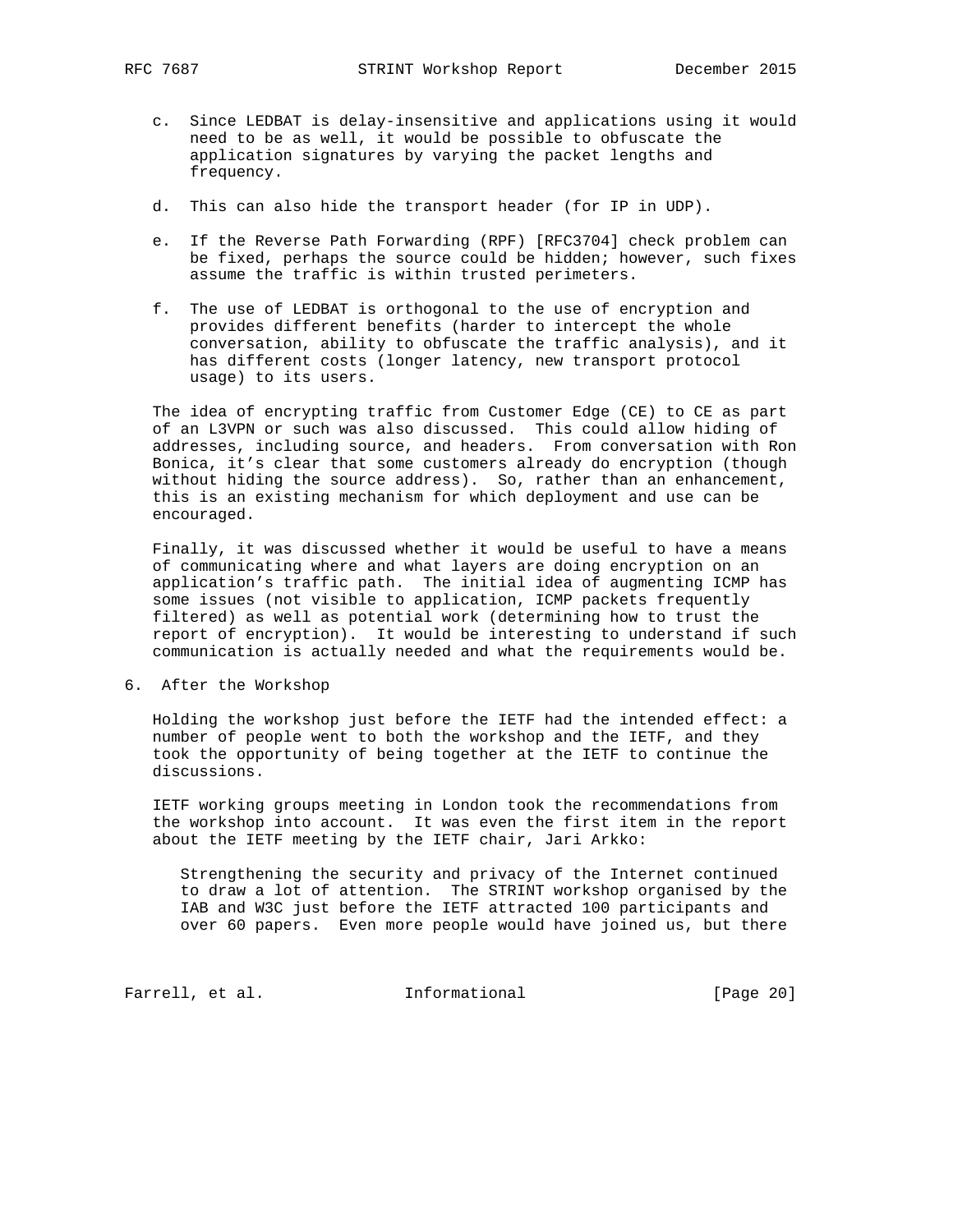was no space. During the IETF meeting, we continued discussing the topic at various working groups. A while ago we created the first working group specifically aimed at addressing some of the issues surrounding pervasive monitoring. The Using TLS for Applications (UTA) working group had its first meeting in London. But many other working groups also address these issues in their own work. The TCPM working group discussed a proposal to add opportunistic keying mechanisms directly onto the TCP protocol. And the DNSE BOF considered the possibility of adding confidentiality support to DNS queries. Finally, there is an ongoing effort to review old specifications to search for areas that might benefit from taking privacy and data minimisation better into account. [Arkko1]

 Two papers that were written for the workshop, but not finished in time, are worth mentioning, too: One by the same Jari Arkko, titled "Privacy and Networking Functions" [Arkko2]; and one by Johan Pouwelse, "The Shadow Internet: liberation from Surveillance, Censorship and Servers" [Pouwelse].

7. Security Considerations

This document is all about security and privacy.

- 8. Informative References
	- [Arkko1] Arkko, J., "IETF-89 Summary", March 2014, <http://www.ietf.org/blog/2014/03/ietf-89-summary/>.
	- [Arkko2] Arkko, J., "Privacy and Networking Functions", March 2014, <http://www.arkko.com/ietf/strint/ draft-arkko-strint-networking-functions.txt>.
	- [Barnes] Barnes, R., Schneier, B., Jennings, C., and T. Hardie, "Pervasive Attack: A Threat Model and Problem Statement", Work in Progress, draft-barnes-pervasive-problem-00, January 2014.
	- [Captive] Wikipedia, "Captive portal", October 2015, <https://en.wikipedia.org/w/ index.php?title=Captive\_portal&oldid=685621201>.
	- [Kent] Kent, S., "Opportunistic Security as a Countermeasure to Pervasive Monitoring", Work in Progress, draft-kent opportunistic-security-01, April 2014.

Farrell, et al. 1nformational [Page 21]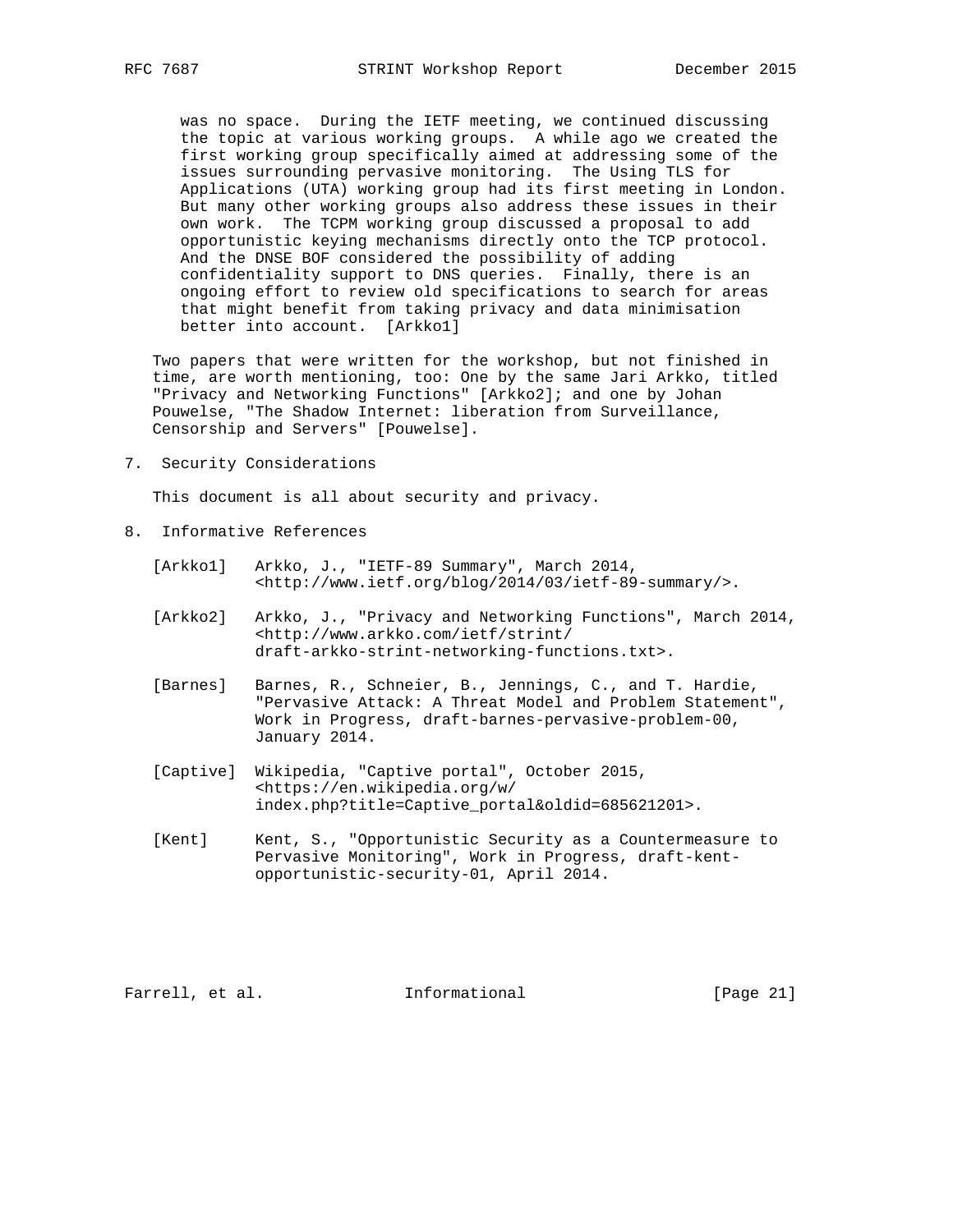- [Paper4] Hardie, T., "Flows and Pervasive Monitoring", STRINT Workshop, 2014, <https://www.w3.org/2014/strint/papers/4.pdf>.
- [Pouwelse] Pouwelse, J., "The Shadow Internet: liberation from Surveillance, Censorship and Servers", Work in Progress, draft-pouwelse-perpass-shadow-internet-00, February 2014.
- [RFC3261] Rosenberg, J., Schulzrinne, H., Camarillo, G., Johnston, A., Peterson, J., Sparks, R., Handley, M., and E. Schooler, "SIP: Session Initiation Protocol", RFC 3261, DOI 10.17487/RFC3261, June 2002, <http://www.rfc-editor.org/info/rfc3261>.
- [RFC3365] Schiller, J., "Strong Security Requirements for Internet Engineering Task Force Standard Protocols", BCP 61, RFC 3365, DOI 10.17487/RFC3365, August 2002, <http://www.rfc-editor.org/info/rfc3365>.
- [RFC3552] Rescorla, E. and B. Korver, "Guidelines for Writing RFC Text on Security Considerations", BCP 72, RFC 3552, DOI 10.17487/RFC3552, July 2003, <http://www.rfc-editor.org/info/rfc3552>.
- [RFC3704] Baker, F. and P. Savola, "Ingress Filtering for Multihomed Networks", BCP 84, RFC 3704, DOI 10.17487/RFC3704, March 2004, <http://www.rfc-editor.org/info/rfc3704>.
- [RFC4252] Ylonen, T. and C. Lonvick, Ed., "The Secure Shell (SSH) Authentication Protocol", RFC 4252, DOI 10.17487/RFC4252, January 2006, <http://www.rfc-editor.org/info/rfc4252>.
- [RFC4322] Richardson, M. and D. Redelmeier, "Opportunistic Encryption using the Internet Key Exchange (IKE)", RFC 4322, DOI 10.17487/RFC4322, December 2005, <http://www.rfc-editor.org/info/rfc4322>.
- [RFC6120] Saint-Andre, P., "Extensible Messaging and Presence Protocol (XMPP): Core", RFC 6120, DOI 10.17487/RFC6120, March 2011, <http://www.rfc-editor.org/info/rfc6120>.
- [RFC6585] Nottingham, M. and R. Fielding, "Additional HTTP Status Codes", RFC 6585, DOI 10.17487/RFC6585, April 2012, <http://www.rfc-editor.org/info/rfc6585>.

Farrell, et al. 1nformational [Page 22]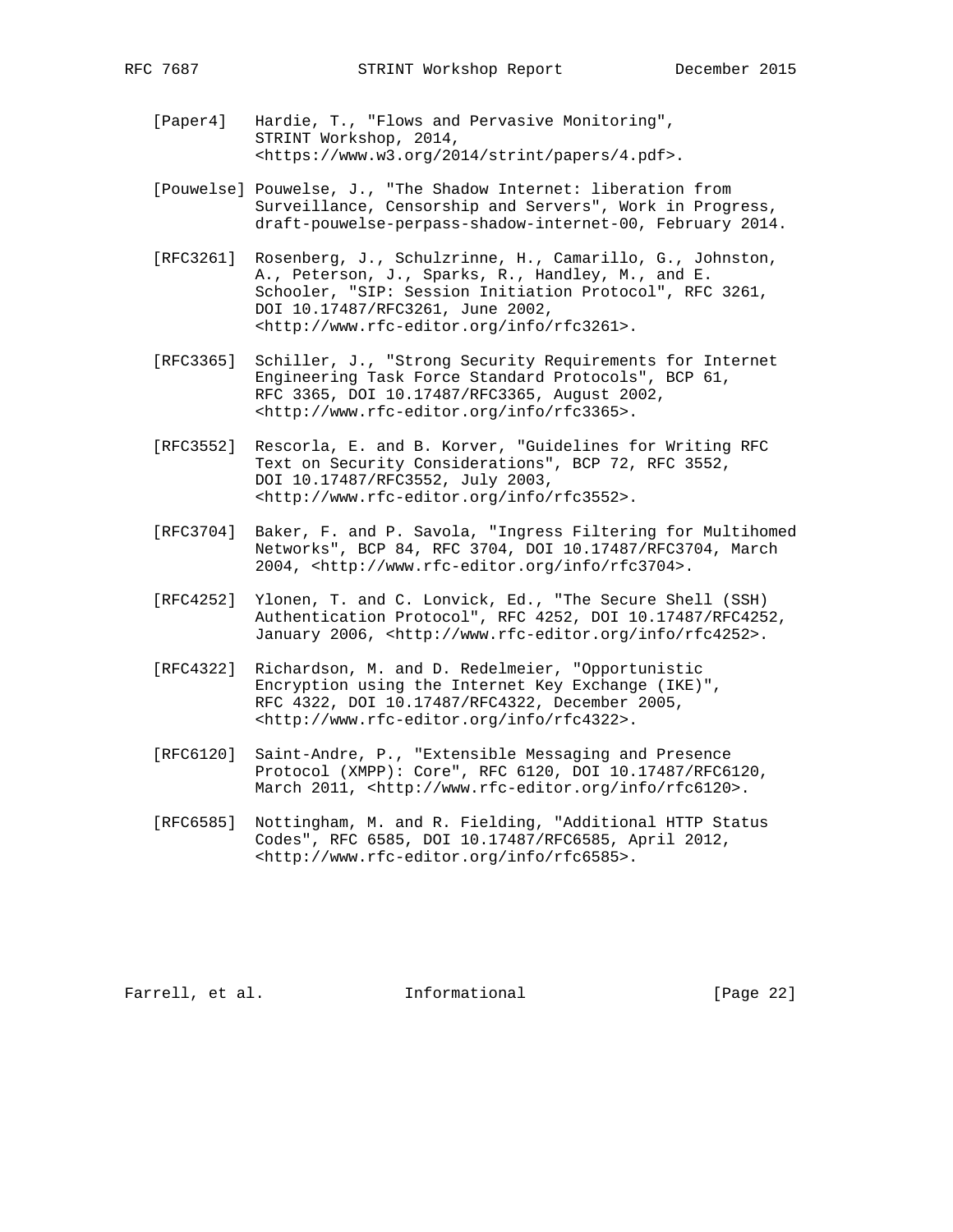- [RFC6817] Shalunov, S., Hazel, G., Iyengar, J., and M. Kuehlewind, "Low Extra Delay Background Transport (LEDBAT)", RFC 6817, DOI 10.17487/RFC6817, December 2012, <http://www.rfc-editor.org/info/rfc6817>.
- [RFC6962] Laurie, B., Langley, A., and E. Kasper, "Certificate Transparency", RFC 6962, DOI 10.17487/RFC6962, June 2013, <http://www.rfc-editor.org/info/rfc6962>.
- [RFC6973] Cooper, A., Tschofenig, H., Aboba, B., Peterson, J., Morris, J., Hansen, M., and R. Smith, "Privacy Considerations for Internet Protocols", RFC 6973, DOI 10.17487/RFC6973, July 2013, <http://www.rfc-editor.org/info/rfc6973>.
- [RFC7258] Farrell, S. and H. Tschofenig, "Pervasive Monitoring Is an Attack", BCP 188, RFC 7258, DOI 10.17487/RFC7258, May 2014, <http://www.rfc-editor.org/info/rfc7258>.
- [RFC7435] Dukhovni, V., "Opportunistic Security: Some Protection Most of the Time", RFC 7435, DOI 10.17487/RFC7435, December 2014, <http://www.rfc-editor.org/info/rfc7435>.
- [RFC7469] Evans, C., Palmer, C., and R. Sleevi, "Public Key Pinning Extension for HTTP", RFC 7469, DOI 10.17487/RFC7469, April 2015, <http://www.rfc-editor.org/info/rfc7469>.
- [RFC7624] Barnes, R., Schneier, B., Jennings, C., Hardie, T., Trammell, B., Huitema, C., and D. Borkmann, "Confidentiality in the Face of Pervasive Surveillance: A Threat Model and Problem Statement", RFC 7624, DOI 10.17487/RFC7624, August 2015, <http://www.rfc-editor.org/info/rfc7624>.
- [Ristic] Ristic, I., "CRIME: Information Leakage Attack against SSL/TLS", Qualys Blog, <https://community.qualys.com/blogs/securitylabs/2012/ 09/14/crime-information-leakage-attack-against-ssltls>.
- [SAAG\_list] IETF, "saag Discussion Archive", <https://www.ietf.org/ mail-archive/web/saag/current/maillist.html>.
- [STRINT] W3C/IAB, "STRINT Workshop", <https://www.w3.org/2014/strint/Overview.html>.

Farrell, et al. 1nformational [Page 23]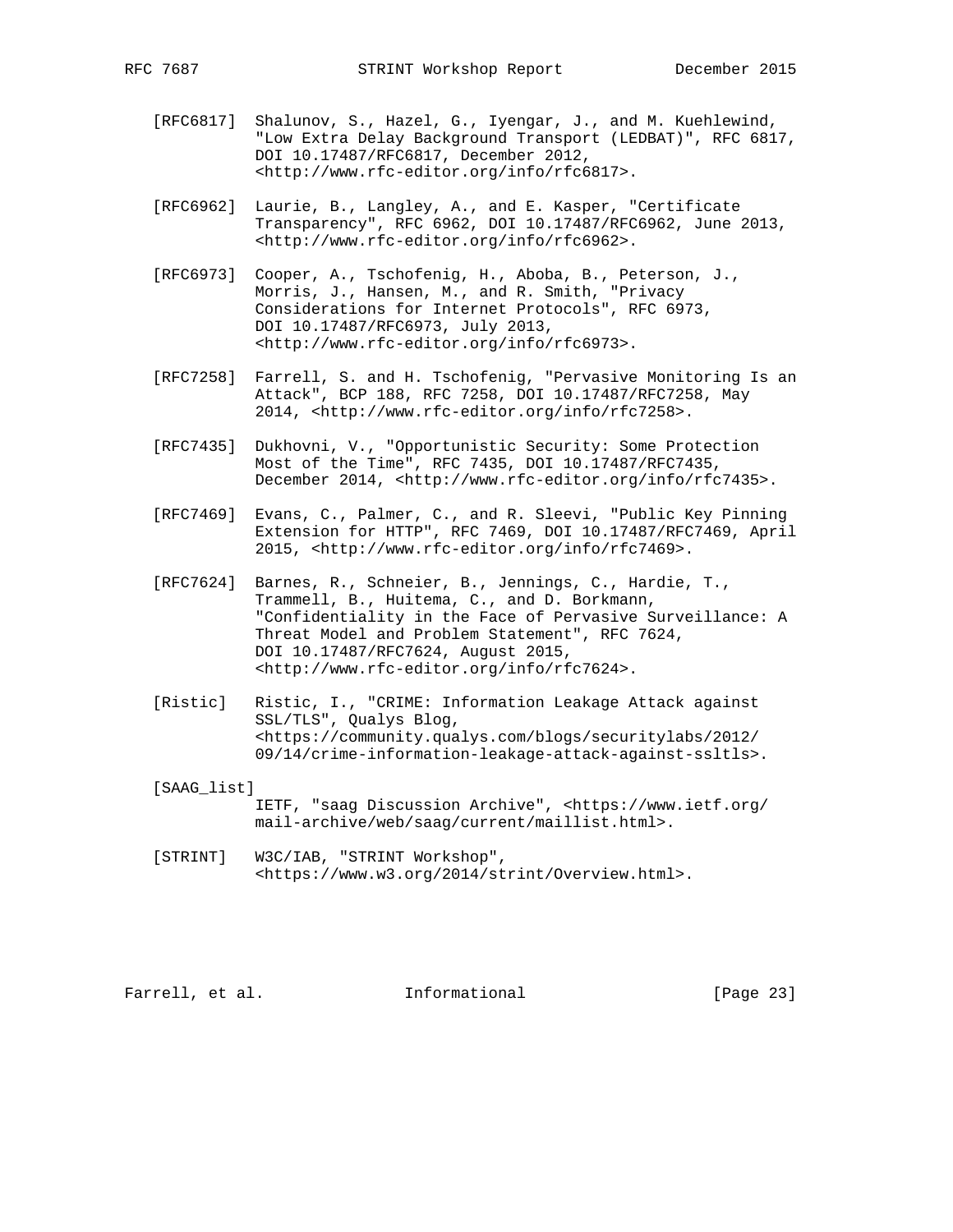[vancouverplenary]

 IETF, "IETF 88 Technical Plenary Minutes", <https://www.ietf.org/proceedings/88/minutes/ minutes-88-iab-techplenary>.

[w3c-geo-api]

 Popescu, A., "Geolocation API Specification", W3C Recommendation, October 2013, <http://www.w3.org/TR/geolocation-API/>.

Farrell, et al. 1nformational [Page 24]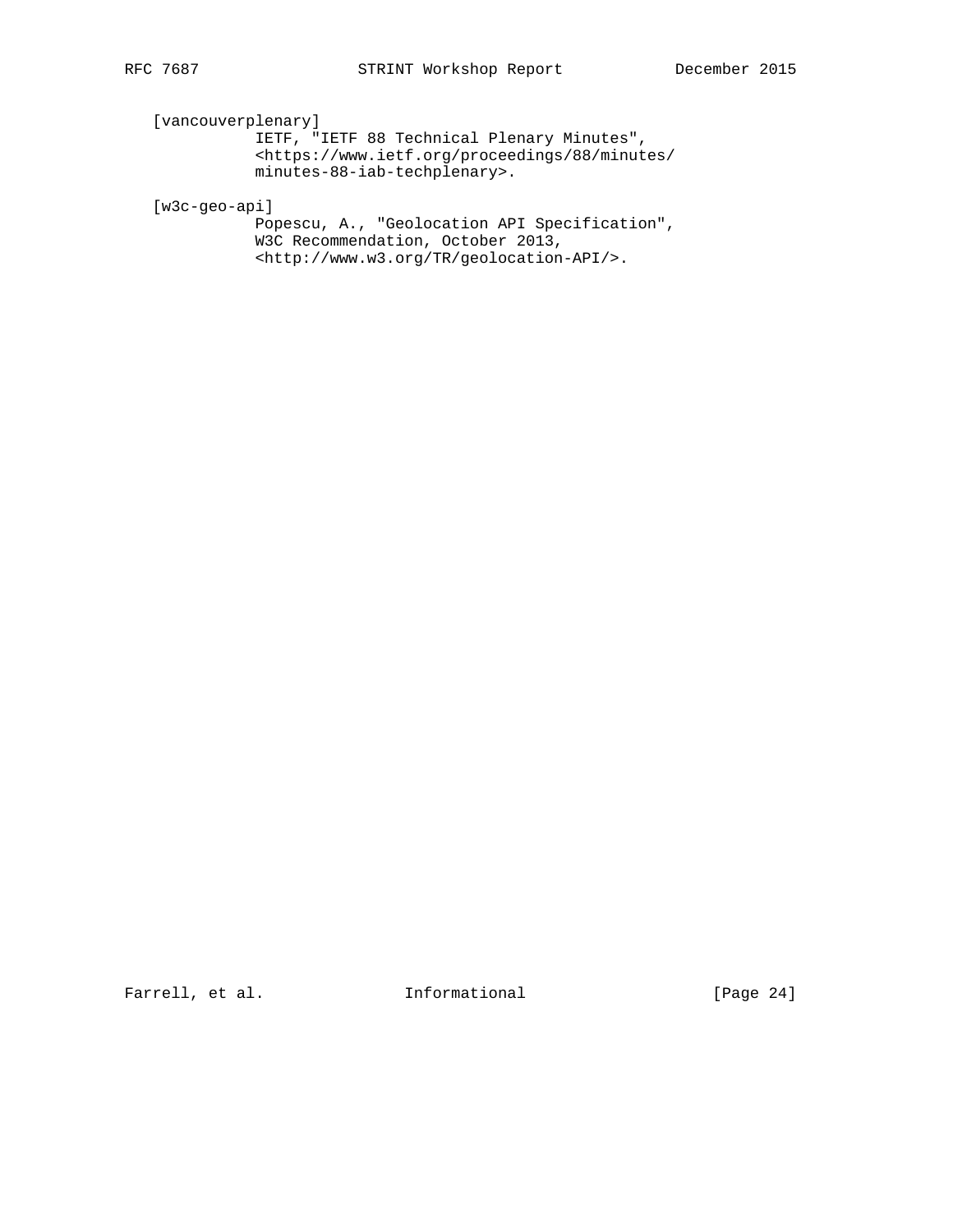Appendix A. Logistics

 The workshop was organised by the STREWS project (<https://www.strews.eu/>), which is a research project funded under the European Union's 7th Framework Programme (<http://cordis.europa.eu/fp7/ict/>). It was the first of two workshops in its work plan. The organisers were supported by the IAB and W3C, and, for the local organisation, by Telefonica Digital (<http://blog.digital.telefonica.com/>).

 One of the suggestions in the project description of the STREWS project was to attach the first workshop to an IETF meeting. The best opportunity was IETF 89 in London, which began on Sunday 2 March 2014; see <https://www.ietf.org/meeting/89/> for more information. Telefonica Digital offered meeting rooms at its offices in central London for the preceding Friday and Saturday, just minutes away from the IETF's location.

 The room held 100 people, which was thought to be sufficient. There turned out to be more interest than expected and we could have filled a larger room, but 100 people is probably an upper limit for good discussions anyway.

 Apart from the usual equipment in the room (projector, white boards, microphones, coffee), we also set up some extra communication channels:

- o A mailing list where participants could discuss the agenda and the published papers about three weeks in advance of the workshop itself.
- o Publicly advertised streaming audio (one-way only). At some point, no less than 165 people were listening.
- o An IRC channel for live minute-taking, passing links and other information, and helping remote participants to follow the proceedings.
- o An Etherpad, where the authors of papers could provide an abstract of their submissions, to help participants who could not read all 66 papers in full in advance of the workshop. The abstracts were also used on the workshop's web site: <https://www.w3.org/2014/strint/>.
- o A Twitter hashtag (#strint). Four weeks after the workshop, there were still a few new messages about events related to workshop topics; see <https://twitter.com/search?q=%23strint>.

Farrell, et al. 1nformational [Page 25]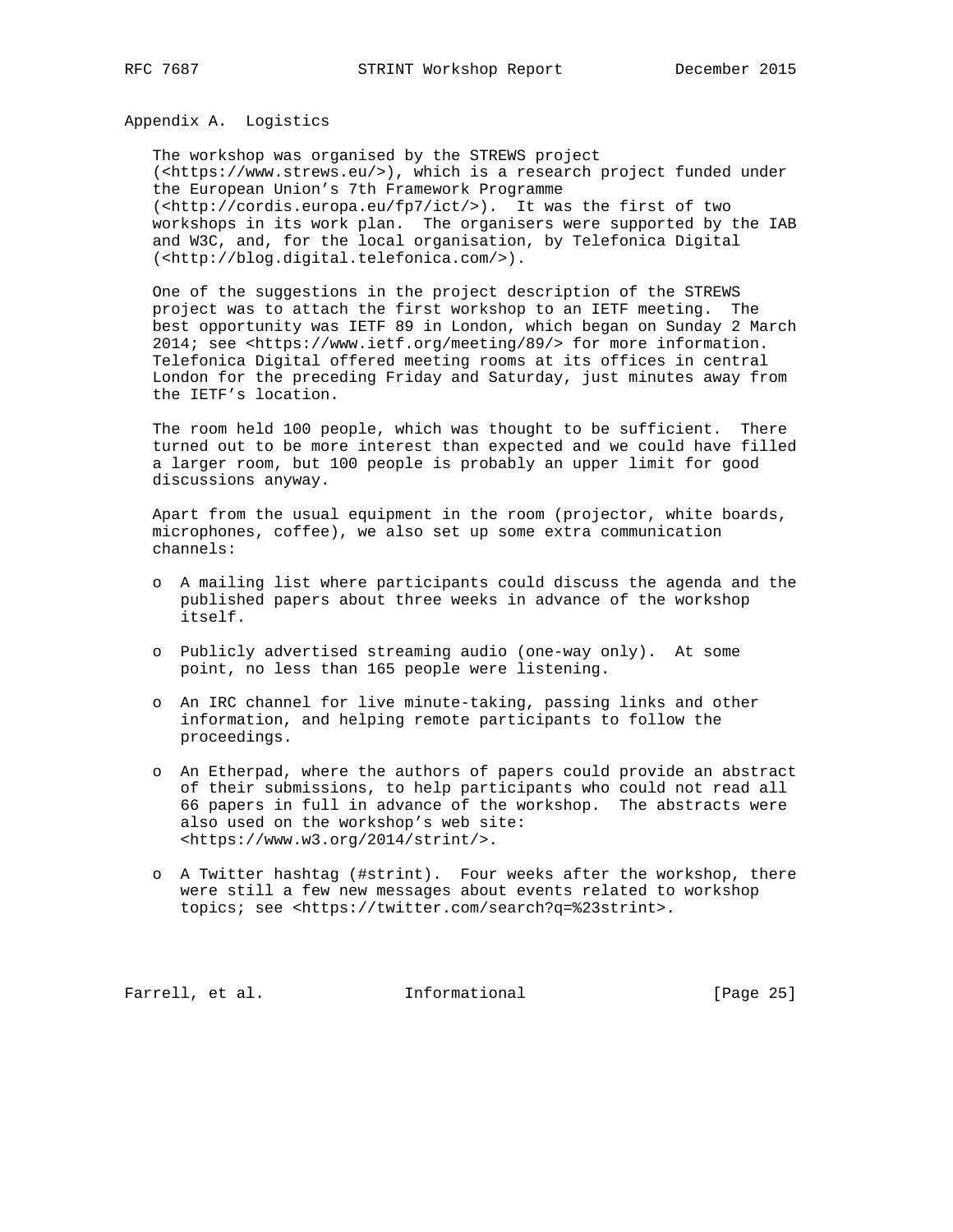Appendix B. Agenda

 This was the final agenda of the workshop, as determined by the TPC and participants on the mailing list prior to the workshop. The included links are to the slides that the moderators used to introduce each discussion topic and to the minutes.

B.1. Friday 28 February

Minutes: <http://www.w3.org/2014/02/28-strint-minutes.html>

 Workshop starts, welcome, logistics, opening/overview Slides: <https://down.dsg.cs.tcd.ie/strint-slides/s0-welcome.pdf>

- o Goal is to plan how we respond to PM threats
- o Specific questions to be discussed in sessions
- o Outcomes are actions for IETF, W3C, IRTF, etc.
- I. Threats What problem are we trying to solve? (Presenter: Richard Barnes; Moderator: Cullen Jennings) Slides: <https://down.dsg.cs.tcd.ie/strint-slides/s1-threat.pdf>
	- \* What attacks have been described? (Attack taxonomy)
	- \* What should we assume the attackers' capabilities are?
	- \* When is it really "pervasive monitoring" and when is it not?
	- \* Scoping what's in and what's out? (for IETF/W3C)
- II. COMSEC 1 How can we increase usage of current COMSEC tools? (Presenter: Hannes Tschofenig; Moderator: Leif Johansson) Slides: <https://down.dsg.cs.tcd.ie/strint-slides/s2-comsec.pdf>
	- \* Whirlwind catalog of current tools
	- \* Why aren't people using them? In what situations are / aren't they used?
	- \* Securing AAA and management protocols why not?
	- \* How can we (IETF/W3C/community) encourage more/better use?

Farrell, et al. 1nformational [Page 26]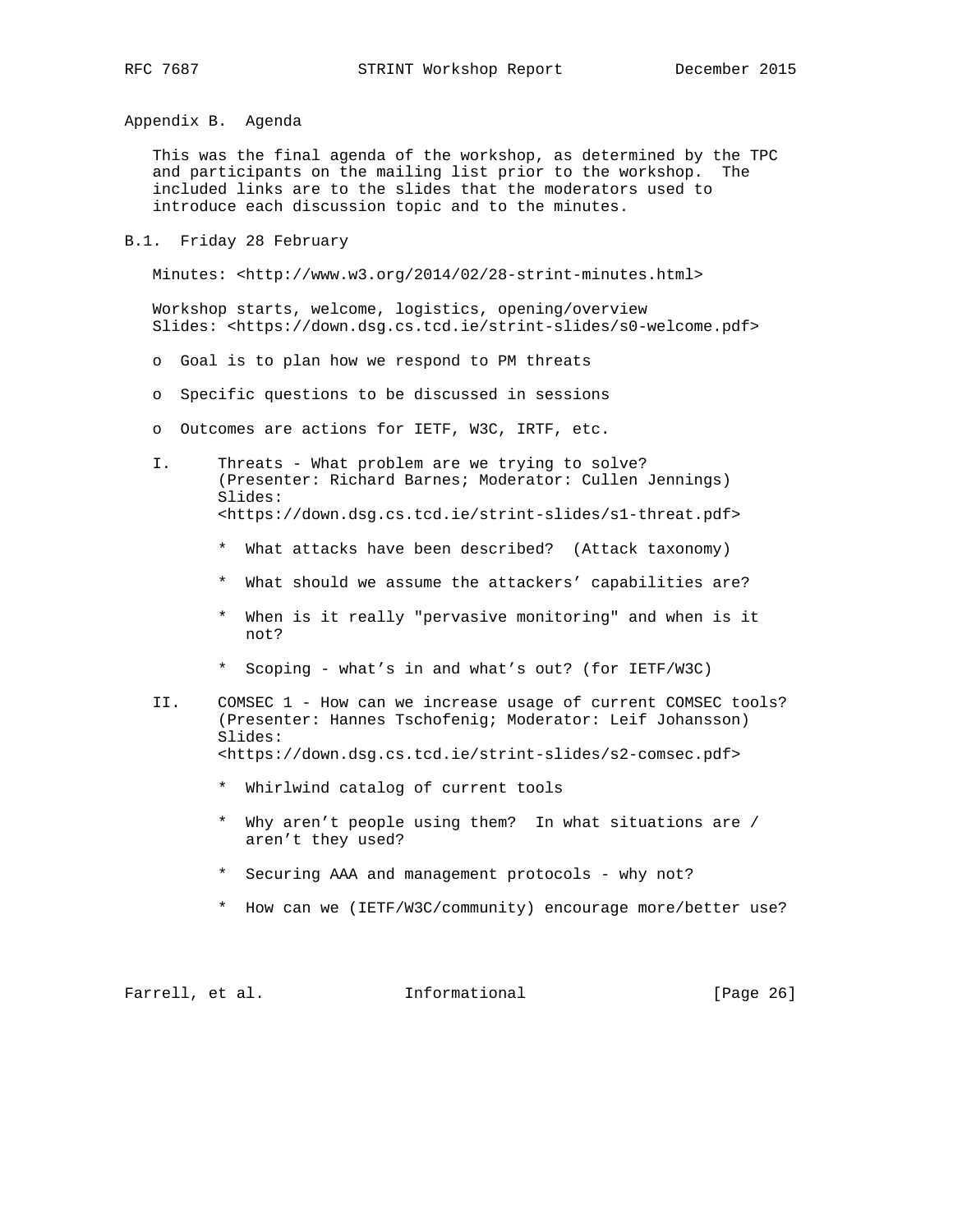- III. Policy What policy/legal/other issues need to be taken into account? (Presenter: Christine Runnegar; Moderator: Rigo Wenning) Slides: <https://down.dsg.cs.tcd.ie/strint-slides/s3-policy.pdf>
	- \* What non-technical activities do we need to be aware of?
	- \* How might such non-technical activities impact on IETF/W3C?
	- \* How might IETF/W3C activities impact those non-technical activities?

Saturday plan, open mic, wrap-up of the day

B.2. Saturday 1 March

Minutes: <http://www.w3.org/2014/03/01-strint-minutes.html>

- IV. COMSEC 2 What improvements to COMSEC tools are needed? (Presenter: Mark Nottingham; Moderator: Steve Bellovin) Slides: <https://down.dsg.cs.tcd.ie/strint-slides/s4-opportunistic.pdf>
	- \* Opportunistic encryption what is it and where it might apply
	- \* Mitigations aiming to block PM vs. detect PM when to try which?
- V. Metadata How can we reduce the metadata that protocols expose? (Presenters: Alfredo Pironti, Ted Hardie; Moderator: Alissa Cooper)

# Slides:

 <https://down.dsg.cs.tcd.ie/strint-slides/s5-1metadata-pironti.pdf> <https://down.dsg.cs.tcd.ie/strint-slides/s5-2metadata-hardie.pdf> <https://down.dsg.cs.tcd.ie/strint-slides/s5-3metadata-cooper.pdf>

- \* Metadata, fingerprinting, minimisation
- \* What's out there?
- \* How can we do better?

Farrell, et al. 1nformational [Page 27]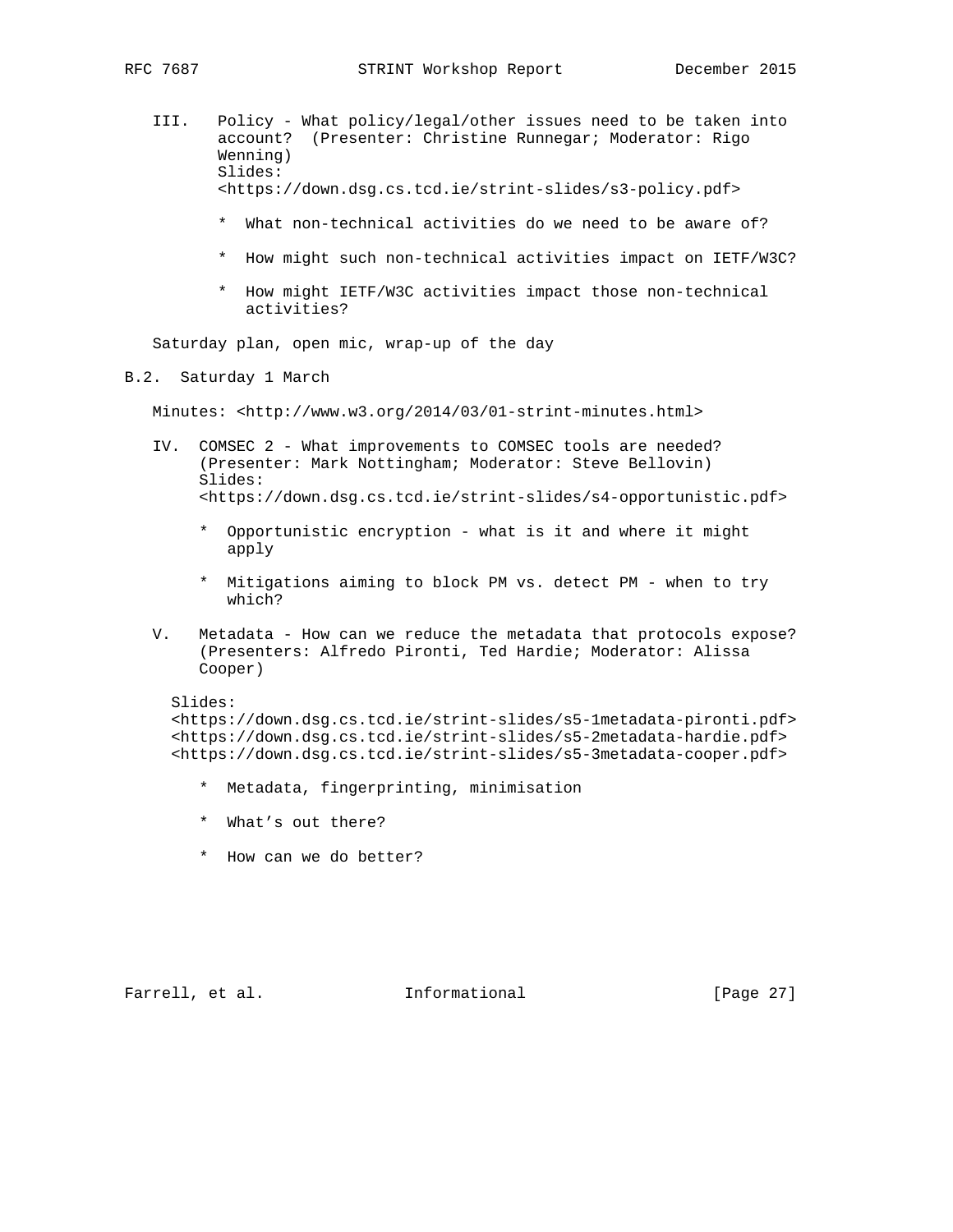- VI. Deployment How can we address PM in deployment / operations? (Presenter: Eliot Lear; Moderator: Barry Leiba) Slides: <https://down.dsg.cs.tcd.ie/strint-slides/s6-deploy.pdf>
	- \* "Mega"-commercial services (clouds, large-scale email and Online Social Networks, SIP, WebRTC)
	- \* Target dispersal good goal or wishful thinking?
	- \* Middleboxes: when a help and when a hindrance?
- VII. Break-out Sessions (x 3) / Bar-Camp style (Hannes Tschofenig)
	- \* Content to be defined during meeting, as topics come up
	- \* Sum up at the end to gather conclusions for report

Break-outs:

- 1. Research Questions (Moderator: Kenny Paterson)
	- + Do we need more/different crypto tools?
	- + How can applications make better use of COMSEC tools?
	- + What research topics could be handled in IRTF?
	- + What other research would help?
- 2. Clients
- 3. On by default
- 4. Measurement
- 5. Opportunistic
- VIII. Break-out Reports, Open Mic & Conclusions What are we going to do to address PM? Slides: <https://www.w3.org/2014/strint/slides/summary.pdf>
	- \* Gather conclusions / recommendations / goals from earlier sessions

Farrell, et al. 1nformational [Page 28]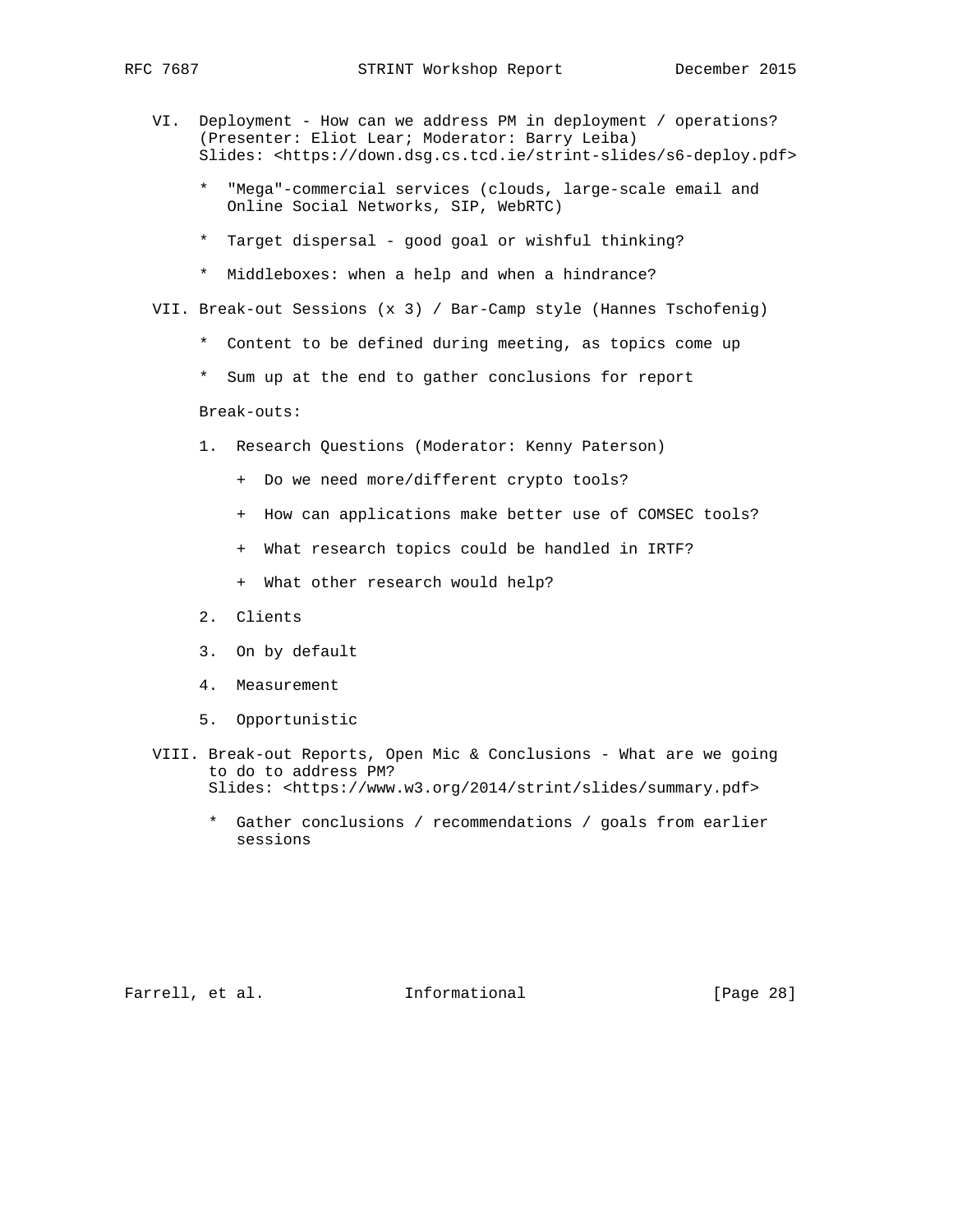Appendix C. Workshop Chairs and Program Committee

 The workshop chairs were three: Stephen Farrell (TCD) and Rigo Wenning (W3C) from the STREWS project, and Hannes Tschofenig (ARM) from the STREWS Interest Group.

 The Technical Programme Committee (TPC) was charged with evaluating the submitted papers. It was made up of the members of the STREWS project, the members of the STREWS Interest Group, plus invited experts: Bernard Aboba (Microsoft), Dan Appelquist (Telefonica & W3C TAG), Richard Barnes (Mozilla), Bert Bos (W3C), Lieven Desmet (KU Leuven), Karen O'Donoghue (ISOC), Russ Housley (Vigil Security), Martin Johns (SAP), Ben Laurie (Google), Eliot Lear (Cisco), Kenny Paterson (Royal Holloway), Eric Rescorla (RTFM), Wendy Seltzer (W3C), Dave Thaler (Microsoft), and Sean Turner (IECA).

Appendix D. Participants

The participants to the workshop were:

 o Bernard Aboba (Microsoft Corporation) o Thijs Alkemade (Adium) o Daniel Appelquist (Telefonica Digital) o Jari Arkko (Ericsson) o Alia Atlas (Juniper Networks) o Emmanuel Baccelli (INRIA) o Mary Barnes o Richard Barnes (Mozilla) o Steve Bellovin (Columbia University) o Andrea Bittau (Stanford University) o Marc Blanchet (Viagenie) o Carsten Bormann (Uni Bremen TZI) o Bert Bos (W3C) o Ian Brown (Oxford University) o Stewart Bryant (Cisco Systems) o Randy Bush (IIJ / Dragon Research Labs) o Kelsey Cairns (Washington State University) o Stuart Cheshire (Apple) o Vincent Cheval (University of Birmingham) o Benoit Claise (Cisco) o Alissa Cooper (Cisco) o Dave Crocker (Brandenburg InternetWorking) o Leslie Daigle (Internet Society) o George Danezis (University College London) o Spencer Dawkins (Huawei) o Mark Donnelly (Painless Security) o Nick Doty (W3C) o Dan Druta (AT&T)

Farrell, et al. 1nformational [Page 29]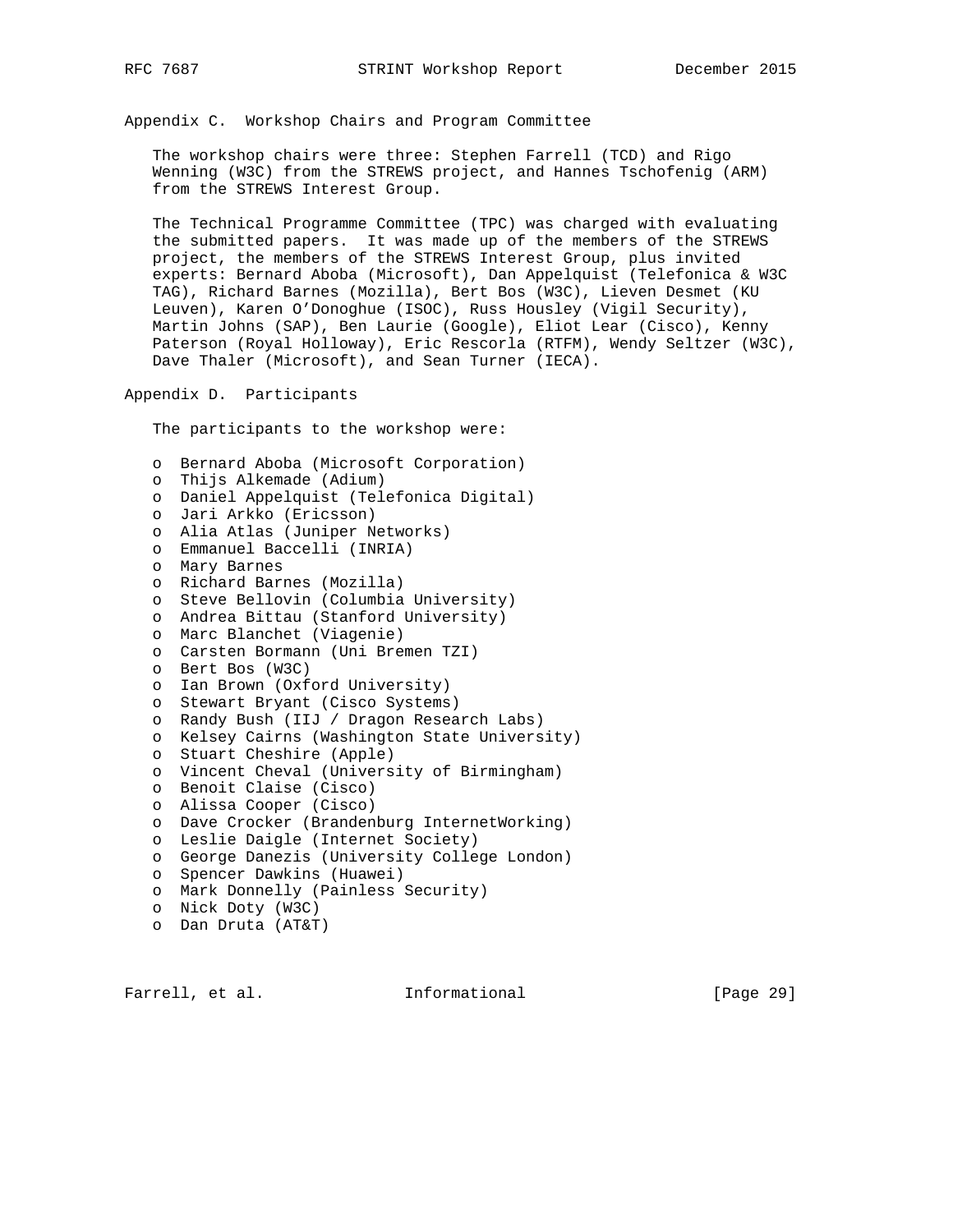o Peter Eckersley (Electronic Frontier Foundation) o Lars Eggert (NetApp) o Kai Engert (Red Hat) o Monika Ermert o Stephen Farrell (Trinity College Dublin) o Barbara Fraser (Cisco) o Virginie Galindo (gemalto) o Stefanie Gerdes (Uni Bremen TZI) o Daniel Kahn Gillmor (ACLU) o Wendy M. Grossman o Christian Grothoff (The GNUnet Project) o Oliver Hahm (INRIA) o Joseph Lorenzo Hall (Center for Democracy & Technology) o Phillip Hallam-Baker o Harry Halpin (W3C/MIT and IRI) o Ted Hardie (Google) o Joe Hildebrand (Cisco Systems) o Russ Housley (Vigil Security, LLC) o Cullen Jennings (CISCO) o Leif Johansson (SUNET) o Harold Johnson (Irdeto) o Alan Johnston (Avaya) o L. Aaron Kaplan (CERT.at) o Steve Kent (BBN Technologies) o Achim Klabunde (European Data Protection Supervisor) o Hans Kuhn (NOC) o Christian de Larrinaga o Ben Laurie (Google) o Eliot Lear (Cisco Ssytems) o Barry Leiba (Huawei Technologies) o Sebastian Lekies (SAP AG) o Orit Levin (Microsoft Corporation) o Carlo Von LynX (#youbroketheinternet) o Xavier Marjou (Orange) o Larry Masinter (Adobe) o John Mattsson (Ericsson) o Patrick McManus (Mozilla) o Doug Montgomery (NIST) o Kathleen Moriarty (EMC) o Alec Muffett (Facebook) o Suhas Nandakumar (Cisco Systems) o Linh Nguyen (ERCIM/W3C) o Linus Nordberg (NORDUnet) o Mark Nottingham o Karen O'Donoghue (Internet Society) o Piers O'Hanlon (Oxford Internet Institute) o Kenny Paterson (Royal Holloway, University of London) o Jon Peterson (Neustar)

Farrell, et al. 1nformational [Page 30]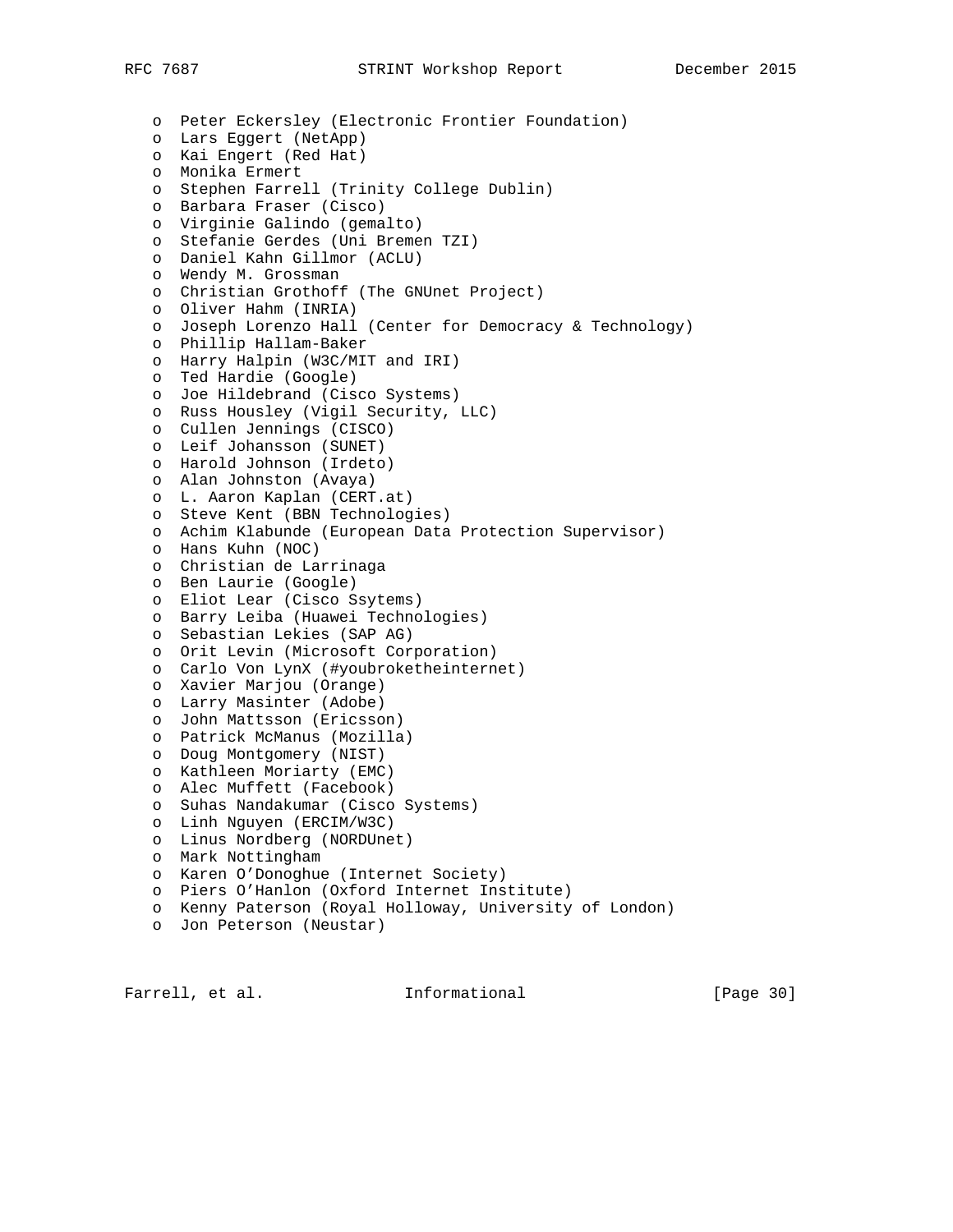o Joshua Phillips (University of Birmingham) o Alfredo Pironti (INRIA) o Dana Polatin-Reuben (University of Oxford) o Prof. Johan Pouwelse (Delft University of Technology) o Max Pritikin (Cisco) o Eric Rescorla (Mozilla) o Pete Resnick (Qualcomm Technologies, Inc.) o Tom Ristenpart (University of Wisconsin) o Andrei Robachevsky (Internet Society) o David Rogers (Copper Horse) o Scott Rose (NIST) o Christine Runnegar (Internet Society) o Philippe De Ryck (DistriNet - KU Leuven) o Peter Saint-Andre (&yet) o Runa A. Sandvik (Center for Democracy and Technology) o Jakob Schlyter o Dr. Jan Seedorf (NEC Laboratories Europe) o Wendy Seltzer (W3C) o Melinda Shore (No Mountain Software) o Dave Thaler (Microsoft) o Brian Trammell (ETH Zurich) o Hannes Tschofenig (ARM Limited) o Sean Turner (IECA, Inc.) o Matthias Waehlisch (Freie Universitaet Berlin) o Greg Walton (Oxford University) o Rigo Wenning (W3C) o Tara Whalen (Apple Inc.) o Greg Wood (Internet Society) o Jiangshan Yu (University of Birmingham) o Aaron Zauner o Dacheng Zhang (Huawei) o Phil Zimmermann (Silent Circle LLC) o Juan-Carlos Zuniga (InterDigital)

Farrell, et al. 1nformational [Page 31]